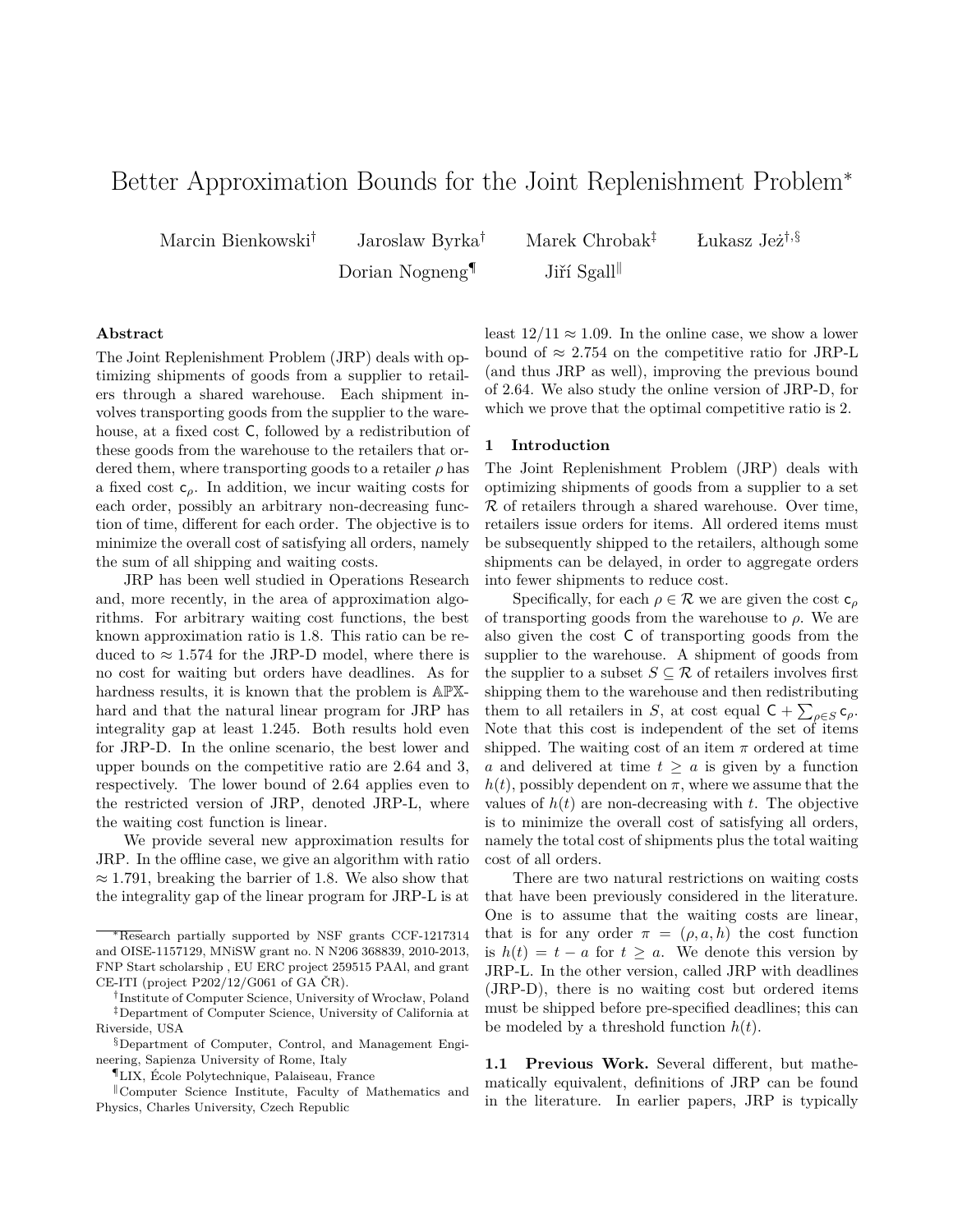phrased as an inventory management problem, where the inventory of some commodity needs to meet a set of demands that arrive over time. The objective is to balance the cost of orders that replenish the inventory and the cost of maintaining the inventory, referred to as the holding cost. (Note that in this formulation the meaning of the term "order" is different from our usage and it corresponds to what we call a shipment; while the holding cost corresponds to our waiting cost.) This formulation would not quite make sense in the online scenario, since the orders that need to be scheduled take place before demands. An online model of JRP, referred to as *Make-to-Order JRP*, was introduced by Buchbinder *et al.* [\[BKL](#page-12-0)<sup>+</sup>08]. In their description there is no inventory; instead, a collection of demands must be satisfied by subsequent orders. Except for minor terminology variations, our definition is essentially the same as that in  $|BKL+08|$ . Some of recent papers  $[BMSV^+09, BKV12, KNR02, BBC^+13b]$  $[BMSV^+09, BKV12, KNR02, BBC^+13b]$  $[BMSV^+09, BKV12, KNR02, BBC^+13b]$  $[BMSV^+09, BKV12, KNR02, BBC^+13b]$  $[BMSV^+09, BKV12, KNR02, BBC^+13b]$  $[BMSV^+09, BKV12, KNR02, BBC^+13b]$  $[BMSV^+09, BKV12, KNR02, BBC^+13b]$  $[BMSV^+09, BKV12, KNR02, BBC^+13b]$  on control message aggregation in networks, introduce a model where control packets (corresponding to orders, in our definition) need to be transmitted to a common destination (corresponding to the supplier), paying the transmission and delay costs. In particular, the flat-tree case studied in [\[BKV12\]](#page-12-2) is equivalent to JRP-L.

JRP has been well studied in Operations Research and, more recently, also in the area of approximation algorithms. The problem is known to be strongly NP-hard, even for the special cases of JRP-D and JRP-L [\[AJR89,](#page-11-1) [BMSV](#page-12-1)<sup>+</sup>09, [NS09\]](#page-12-4). APXhardness proofs, even for some restricted versions of JRP-D, were given by Nonner and Souza [\[NS09\]](#page-12-4) and Bienkowski *et al.* [\[BBC](#page-11-2)<sup>+</sup>13a]. The first approximation algorithm, with ratio 2, was provided by Levi, Roundy and Shmoys [\[LRS06\]](#page-12-5), and was subsequently improved by Levi et al. [\[LRSS08,](#page-12-6) [LS06\]](#page-12-7) to 1*.*8 (see also [\[LRS05\]](#page-12-8)). For JRP-D, the ratio was reduced to 5*/*3 by Nonner and Souza [\[NS09\]](#page-12-4) and then to  $\approx 1.574$  by Bienkowski *et al.* [\[BBC](#page-11-2)<sup>+</sup>13a]. All upper bounds are based on randomized rounding of the natural linear program for JRP. As shown in  $[BBC + 13a]$  $[BBC + 13a]$ , the integrality gap of this linear program is at least 1*.*245, even for JRP-D.

The online version of JRP was studied in the earlier discussed paper by Buchbinder *et al.* [\[BKL](#page-12-0)<sup>+</sup>08], who gave a 3-competitive algorithm, using a primal-dual scheme, and showed a lower bound of 2*.*64 on the competitive ratio, even for JRP-L. (See also Brito *et al.* [\[BKV12\]](#page-12-2) for related work.)

**1.2 Our Contributions.** We provide several new approximation results for JRP. In the offline case, we give an algorithm with approximation ratio  $\approx 1.791$ , breaking the barrier of 1*.*8 from [\[LRSS08,](#page-12-6) [LS06\]](#page-12-7). The improvement is achieved by refining the analysis of the LP-rounding algorithm in [\[LRSS08,](#page-12-6) [LS06\]](#page-12-7) and combining it with a new algorithm that uses an approximation for JRP-D from  $[BBC + 13a]$  $[BBC + 13a]$ . We also show that the integrality gap of the natural linear program for JRP-L is at least  $12/11 \approx 1.09$ . To our knowledge, this is the first explicit integrality gap construction for this most common version of JRP.

We also study online algorithms for JRP. We show that deterministic online algorithms, even for JRP-L, cannot be better than  $\approx 2.754$ -competitive, improving the bound of 2.64 from  $[BKL+08]$  $[BKL+08]$ . For JRP-D, we prove that the optimal competitive ratio is 2.

# **2 Preliminaries**

We now review our terminology and formalize the definition of JRP. Recall that  $R$  denotes the set of retailers. Each order can be specified by a triple  $\pi$  =  $(\rho, a, h)$ , where *a* is the time when  $\pi$  was issued,  $\rho$  is the retailer that issued  $\pi$ , and  $h()$  is the waiting cost function of  $\pi$ , where  $h(t) = \infty$  for  $t < a$  and  $h(t)$  is non-decreasing for  $t \geq a$ . Let  $\Pi$  be the set of all orders. In JRP-L we will assume that  $h(t) = t - a$  for  $t \geq a$ , and in JRP-D we have  $h(t) = 0$  for  $a \leq t \leq d$  and  $h(t) = \infty$  otherwise. Then *d* is called the *deadline* of order  $\pi$ . In JRP-D, we will in fact specify an order by a triple  $\pi = (\rho, a, d)$ .

A *shipment* is specified by a pair (*S, t*), where *S* is the set of retailers receiving the shipment and *t* is the time of the shipment. The cost of shipment  $(S, t)$  is  $C + \sum_{\rho \in S} c_{\rho}$ . A *schedule* is a set  $\overline{S}$  of shipments. An order  $\pi = (\rho, a, h)$  is said to be *pending* in  $\overline{S}$  at time  $\tau$ if  $a \leq \tau$  and there is no shipment  $(S, t)$  in  $\overline{S}$  with  $\rho \in S$ and  $a \leq t < \tau$ . If  $\pi = (\rho, a, h)$  is pending at time *t* and  $(S, t)$  is a shipment in *S* such that  $\rho \in S$ , then we say that  $(S, t)$  *satisfies*  $\pi$ . In such case, the waiting cost of  $\pi$  in *S* is  $h(t)$ . The cost of *S* is the sum of its shipment and waiting costs, that is

$$
COST(\bar{S}) = Cost_{SHIP}(\bar{S}) + Cost_{WAIT}(\bar{S}), where
$$
  
\n
$$
COST_{SHIP}(\bar{S}) = \sum_{(S,t) \in \bar{S}} (C + \sum_{\rho \in S} c_{\rho}) and
$$
  
\n
$$
COST_{WAIT}(\bar{S}) = \sum_{\pi = (\rho, a, h) \in \Pi} \min_{\rho \in S, t \ge a} h(t).
$$

(In the last formula we assume that  $\min \emptyset \equiv +\infty$ .) The objective of JRP is to compute a schedule *S*¯ with minimum  $\text{Cosr}(S)$ .

We use the standard definition of approximation algorithms. We will say that a polynomial-time algorithm A is an *R-approximation algorithm* for JRP if for any instance it computes a schedule of shipments whose cost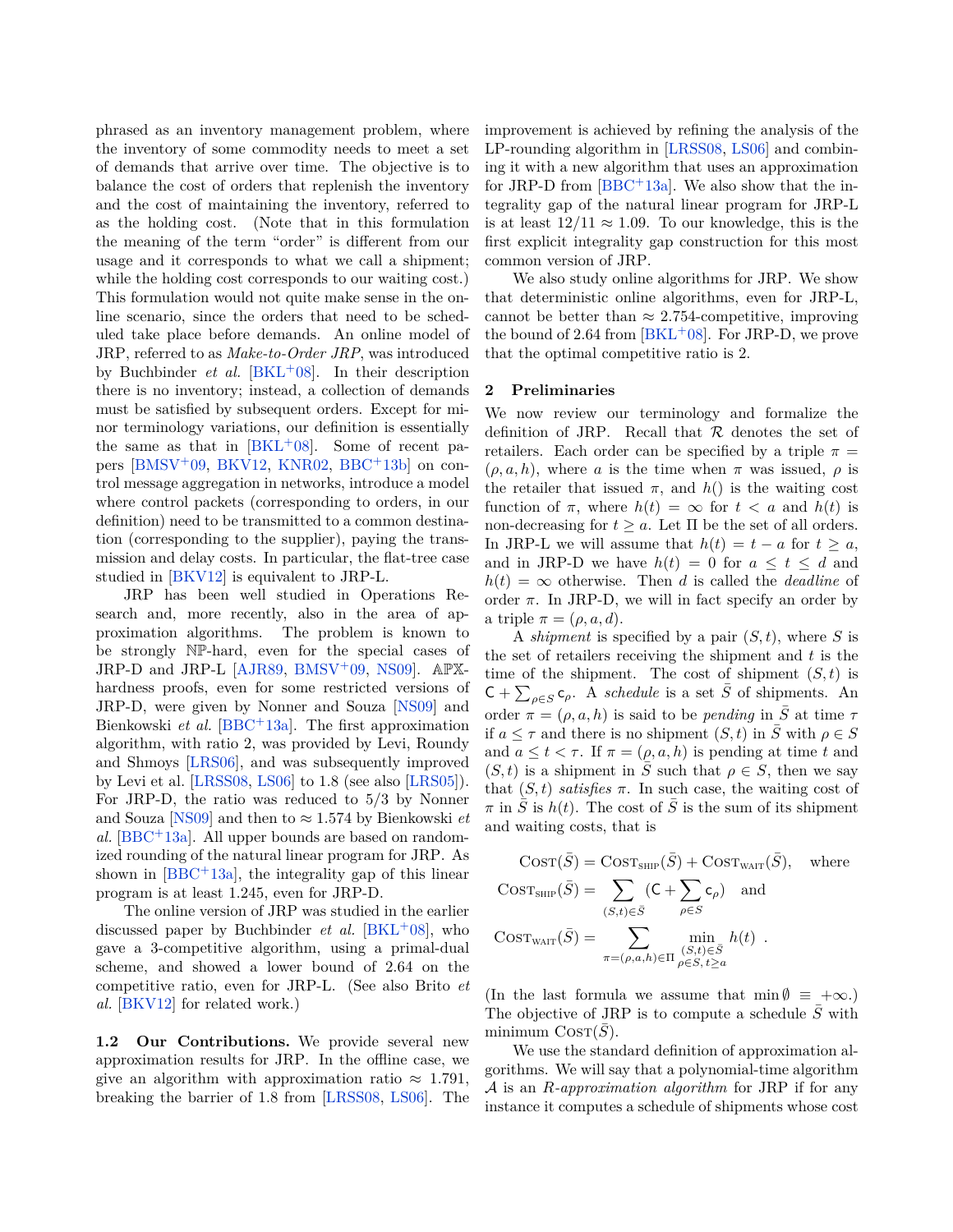is at most *R* times the optimal cost for this instance.

In the online scenario, orders arrive over time, and at each time *t* an online algorithm must decide whether to ship at time *t* and, if so, to which retailers, based only on the existing orders. For online algorithms we use the term "*R-competitive*" as a synonym of "*R*approximation".

For convenience, for online algorithms, we use a model where time is continuous, while some of previous works on this topic used the discrete-time model. Algorithms for the continuous model can be easily translated into the discrete model, preserving the same performance guarantee. In our lower bound proofs all waiting-cost functions are left-continuous, and for such functions lower bound arguments for competitive ratios carry over to the discrete case as well. This relationship will be formally spelled out in the full version of the paper (see a similar argument in  $[BKL+08]$  $[BKL+08]$ ).

In the literature, some authors distinguish between absolute approximation ratios (as defined above) and asymptotic ratios, where an algorithm is allowed to pay some additional constant overhead cost, independent of the instance. While our upper bounds apply to the absolute ratio, our lower bound proofs can be extended to the asymptotic ratios by repeating the lower bound strategies a sufficient number of times.

#### **3 An Upper Bound of 1.791 for Offline JRP**

We now present our 1*.*791-approximation algorithm. The algorithm first computes an optimal solution  $(x^*, y^*)$  of the linear program for JRP. Then, it chooses randomly one of three different LP-rounding methods, with probabilities and other parameters suitably optimized, to obtain a ratio improving the bound of 1*.*8 from [\[LRSS08,](#page-12-6) [LS06\]](#page-12-7).

<span id="page-2-3"></span>**3.1 Linear Program.** Let  $T = \{a : (\rho, a, h) \in \Pi\}$ be the times when orders are placed. We can assume that all shipments occur at times in *T*. We use the following indicator variables: *x<sup>a</sup>* represents a supplier-to-warehouse shipment at time  $a, x_{\rho,a}$  represents a warehouse-to-retailer  $\rho$  shipment at time  $a$ , and  $y_{\pi,a}$  represents an order  $\pi$  being satisfied by a shipment at time *a*.

The following linear program is the fractional relaxation of the natural integer program for JRP. Its goal is to minimize

$$
\sum_{a \in T} \mathsf{C} \cdot x_a + \sum_{a \in T} \sum_{\rho \in \mathcal{R}} \mathsf{c}_{\rho} \cdot x_{\rho, a} + \sum_{\pi = (\rho, a, h) \in \Pi} \sum_{t \in T : t \ge a} h(t) \cdot y_{\pi, t}
$$

subject to the following constraints:

<span id="page-2-1"></span><span id="page-2-0"></span>(3.1) 
$$
x_a \ge x_{\rho,a}
$$
 for all  $\rho \in \mathcal{R}, a \in T$   
\n(3.2)  $x_{\rho,a'} \ge y_{\pi,a'}$  for all  $\pi = (\rho, a, h) \in \Pi, a' \in T$   
\n(3.3)  $\sum_{t \ge a} y_{\pi,t} \ge 1$  for all  $\pi = (\rho, a, h) \in \Pi$   
\n(3.4)  $x_a, x_{\rho,a} \ge 0$  for all  $\rho \in \mathcal{R}, a \in T$   
\n(3.5)  $y_{\pi,a} \ge 0$  for all  $\pi \in \Pi, a \in T$ 

The cost of any solution (*x, y*) to the LP above can be naturally split into three summands: the supplierto-warehouse shipping cost,  $\text{COST}_{\text{WSHIP}}(x, y)$ ; the warehouse-to-retailers shipping cost,  $\text{COST}_{\text{RSHIP}}(x, y)$ ; and the waiting cost,  $\text{COST}_{\text{WAIT}}(x, y)$ . When the solution (*x, y*) is a random variable, these denote appropriate *expected* costs.

Throughout the rest of the paper, we will fix an optimal (fractional) solution to the LP above and denote it by  $(x^*, y^*)$ . Note that once  $x^*$  variables are fixed,  $y^*$ can be chosen greedily to minimize waiting cost: for any  $\pi \in \Pi$ , saturate constraints [\(3.2\)](#page-2-0) starting from earliest possible  $y_{\pi,a}$  till corresponding constraint  $(3.3)$  becomes feasible. In effect, without loss of generality, we may assume that constraints  $(3.3)$  are satisfied with equality in  $(x^*, y^*)$ .

**3.2 Known Algorithms: 2SRP and 1SRP.** We say that a solution  $(x, y)$  is an  $(r_1, r_2, r_3)$ *-approximation* of  $(x^*, y^*)$  if the following three conditions hold:

- $\text{COST}_{\text{WSHIP}}(x, y) \leq r_1 \cdot \text{COST}_{\text{WSHIP}}(x^*, y^*),$
- $\text{COST}_{\text{RSHIP}}(x, y) \leq r_2 \cdot \text{COST}_{\text{RSHIP}}(x^*, y^*)$ , and
- $\text{COST}_{\text{WAIT}}(x, y) \leq r_3 \cdot \text{COST}_{\text{WAIT}}(x^*, y^*).$

In our solution, we build on two LP-based, polynomialtime algorithms of Levi *et al.* [\[LRSS08\]](#page-12-6). Both are based on random shifting. The first one (denoted 2SRP) is called *Two-Sided Retailer Push Algorithm*, and the other (denoted 1SRP) is called *One-Sided Retailer Push Algorithm*.

Lemma 3.1. ([\[LRSS08\]](#page-12-6)) *Algorithm 2SRP computes an integral solution*  $(x, y)$  *that is a*  $(1, 2, 2)$ *approximation of the optimal fractional solution*  $(x^*, y^*).$ 

<span id="page-2-2"></span>Lemma 3.2. ([\[LRSS08\]](#page-12-6)) *Algorithm 1SRP, parameterized by*  $c \in (0, 1/2]$ *, computes an integral solution*  $(x, y)$ *that is a*  $(\frac{1}{c}, \frac{1}{1-c}, \frac{1}{1-c})$ *-approximation of the optimal*  $fractional solution (x^*, y^*)$ .

The currently best known 1*.*8-approximation algorithm [\[LRSS08\]](#page-12-6) is obtained by simply running 2SRP with probability  $\frac{3}{5}$  and 1SRP with probability  $\frac{2}{5}$ , setting  $c = \frac{1}{3}$  in the latter.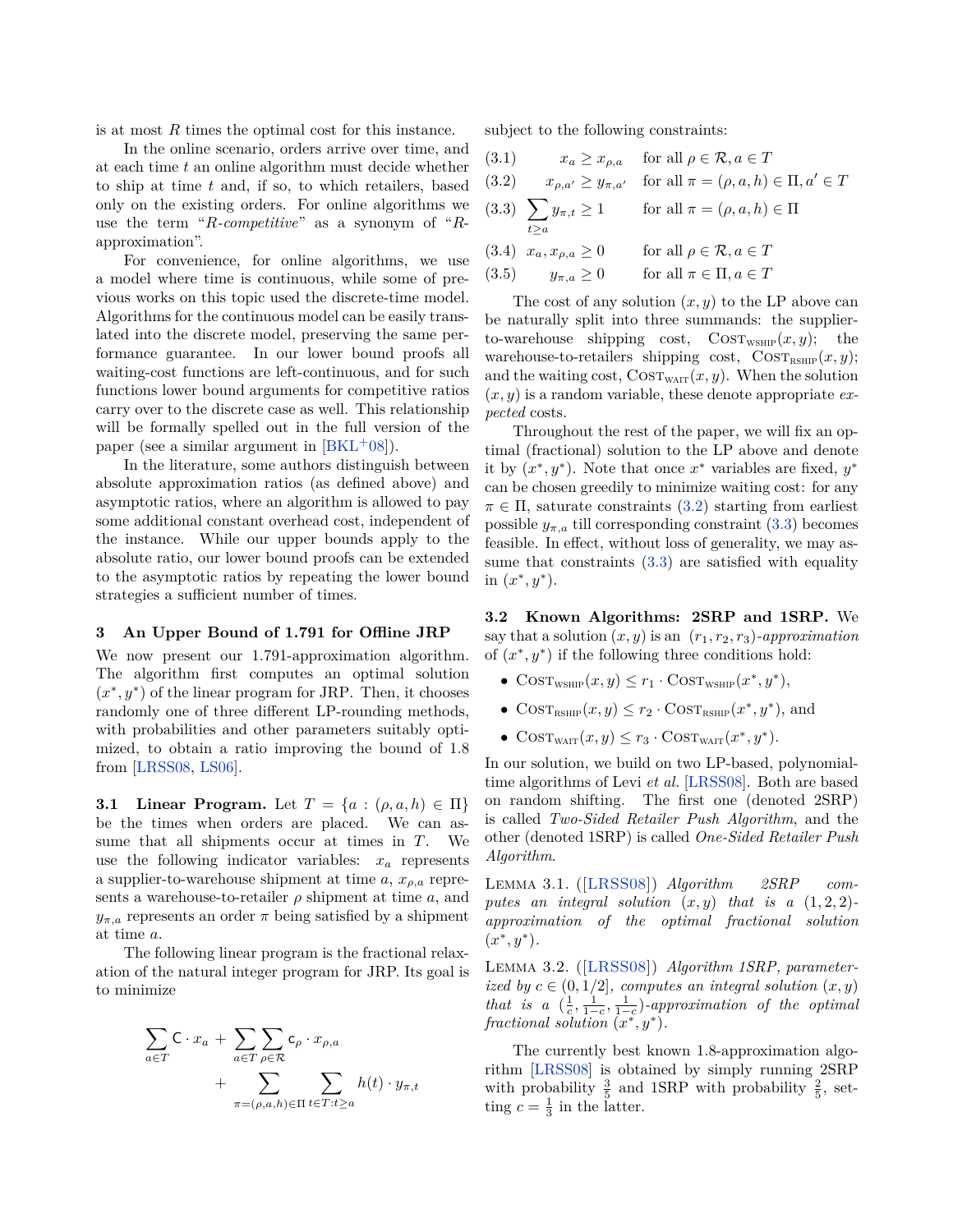**3.3 High-level Idea.** We start by showing that the  $\text{COST}_{\text{WAIT}}$  estimate of Algorithm 1SRP in [Lemma 3.2](#page-2-2) is not tight. To analyze it more accurately, we define a *shipping pace* of an algorithm and show a connection between the shipping pace and the waiting cost. Roughly speaking, shipping pace defines how fast the algorithm satisfies orders in comparison to how fast they are satisfied in the optimal fractional solution. Using our analysis it is possible to show that, for  $c = \frac{1}{3}$ , 1SRP computes in fact a  $\left(3, \frac{3}{2}, \frac{9}{8}\right)$ -approximation. This improvement (over the  $(3, \frac{3}{2}, \frac{3}{2})$ -approximation guaranteed by [Lemma 3.2\)](#page-2-2) alone does not reduce the overall approximation ratio of the 1SRP-and-2SRP combination, as it is still dominated by the retailer shipment cost ratio.

However, we will add a third ingredient to this combination: Algorithm LPS. This new algorithm uses scaling of the fractional solution to obtain a new fractional solution obeying certain deadlines and then applies the recent result on JRP-D, the *deadline-constrained* variant of JRP [\[BBC](#page-11-2)<sup>+</sup>13a], to round it to an integral solution. By carefully choosing the scaling factor, probabilities of choosing Algorithms 2SRP, 1SRP and LPS, and finetuning the choice of *c* in Algorithm 1SRP, we eventually reduce the approximation ratio for JRP to about 1*.*791.

**3.4** Shipping Pace. In  $(x^*, y^*)$ , the orders can be thought of as being satisfied gradually with time. For any  $\alpha \in [0, 1]$  and any order  $\pi = (\rho, a, h)$ , we define  $ft_{LP}(\pi, \alpha)$  to be the first time when the already satisfied fraction of  $\pi$  in  $(x^*, y^*)$  is at least  $\alpha$ . Formally:

$$
\mathrm{ft}_{\mathrm{LP}}(\pi,\alpha) = \min \left\{ t \in T : t \ge a \text{ and } \sum_{t' \le t} y_{\pi,t'}^* \ge \alpha \right\}
$$

*.*

To measure the waiting cost of an algorithm, we estimate how fast it satisfies each particular order in comparison to how fast these orders are satisfied in the fractional solution  $(x^*, y^*)$ . Specifically, for any (randomized) algorithm A and an order  $\pi = (\rho, a, h)$ , we define  $\sinh A(\pi)$  to be time of the shipment satisfying *π*. Clearly,  $\text{shp}_{\mathcal{A}}(\pi) \geq a$  with probability 1. Note that, in the integral solution  $(x, y)$  generated by  $A$ , it holds that  $y_{\pi,t} = 1$  if and only if  $t = \mathsf{shp}_{\mathcal{A}}(\pi)$ .

DEFINITION 3.1. *Let*  $G : [0,1] \to \mathbb{R}_{\geq 0}$  *be an integrable* and bounded function, such that  $\int_0^1 G(z) dz = 1$ . We say *that a (randomized) algorithm* A *has a* shipping pace *G if for any order*  $\pi = (\rho, a) \in \Pi$  *and any*  $\alpha \in [0, 1]$ *, it holds that*

$$
Pr\Big[\,\textsf{shp}_{\mathcal{A}}(\pi)\leq\textsf{ft}_{\textsf{\tiny LP}}(\pi,\alpha)\,\Big]\geq\int_0^\alpha G(z)\,\mathrm{d} z\enspace.
$$

A shipping pace is not unique; it is simply *a lower bound* on the shipping probability. By taking  $\alpha = 1$ , we obtain the property that if an algorithm has any shipping pace then it satisfies  $\pi$  by the time  $\text{ft}_{\text{LP}}(\pi, 1)$ with probability 1.

<span id="page-3-1"></span>Lemma 3.3. *Let* A *be a (randomized) algorithm with shipping pace G that produces a solution* (*x, y*)*. Then*  $\text{COST}_{\text{WAIT}}(x, y) \leq \gamma(G) \cdot \text{COST}_{\text{WAIT}}(x^*, y^*)$ , where

$$
\gamma(G) = \sup_{w \in (0,1]} \left\{ \frac{\int_{1-w}^{1} G(z) \, \mathrm{d}z}{w} \right\}
$$

<span id="page-3-0"></span>*.*

*Proof.* We show that the relation above holds for the waiting cost of any individual order  $\pi = (\rho, a, h)$ . For the sake of this proof, we number all the consecutive times from the set  $\{t \in T : t \ge a\}$  as  $t_0 = a, t_1, t_2, \ldots$ 

We first fix any  $k \geq 0$  and show that

(3.6) 
$$
\sum_{j\geq k} \mathbf{E}[y_{\pi,t_j}] \leq \gamma(G) \cdot \sum_{j\geq k} y_{\pi,t_j}^*.
$$

The relation  $(3.6)$  holds trivially for  $k = 0$  as in this case both  $\sum_{j\geq k} \mathbf{E}[y_{\pi,t_j}]$  and  $\sum_{j\geq k} y_{\pi,t_j}^*$  are equal to 1 and  $\gamma(G) \geq 1$  for any shipping pace *G*.

For  $k \geq 1$ , we define  $w = \sum_{j \geq k} y^*_{\pi, t_j}$ . By the definition of  $f_{LP}$ , it holds that  $f_{LP}(\pi, 1 - w) \leq$  $t_{k-1}$ . (Actually, this relation holds with equality if  $y^*_{\pi,t_{k-1}} > 0$ .) Then,

$$
\sum_{j\geq k} \mathbf{E}[y_{\pi,t_j}] = \Pr[\text{shp}_{\mathcal{A}}(\pi) \geq t_k]
$$
  
= 1 - \Pr[\text{shp}\_{\mathcal{A}}(\pi) \leq t\_{k-1}]  
\leq 1 - \Pr[\text{shp}\_{\mathcal{A}}(\pi) \leq \text{ft}\_{\text{LP}}(\pi, 1 - w)]  
\leq 1 - \int\_0^{1-w} G(z) dz = \int\_{1-w}^1 G(z) dz ,

where the first equality holds because  $y_{\pi, t_j}$  are binary random variables and exactly one of them is non-zero, and the second inequality follows from the definition of the shipping pace. Thus, relation [\(3.6\)](#page-3-0) holds also for  $k \geq 1$ .

The waiting cost associated with *π* is

$$
\begin{aligned} \text{Cosr}_{\text{wAIT}}^{\pi}(x, y) &= \sum_{i \geq 0} h(t_i) \cdot \mathbf{E}[y_{\pi, t_i}] \\ &= h(t_0) \cdot \sum_{j \geq 0} \mathbf{E}[y_{\pi, t_j}] \\ &+ \sum_{i \geq 0} \left( h(t_{i+1}) - h(t_i) \right) \cdot \sum_{j \geq i+1} \mathbf{E}[y_{\pi, t_j}]. \end{aligned}
$$

The waiting cost of  $\pi$  in  $(x^*, y^*)$  can be expressed analogously, but without taking expected values. Thus, re-lation [\(3.6\)](#page-3-0) immediately implies that  $\text{Cosr}^{\pi}_{\text{warr}}(x, y) \leq$  $\gamma(G) \cdot \text{Cosr}_{\text{WAIT}}^{\pi}(x^*, y^*)$ . The lemma follows by summing the waiting costs for all orders  $\pi \in \Pi$ .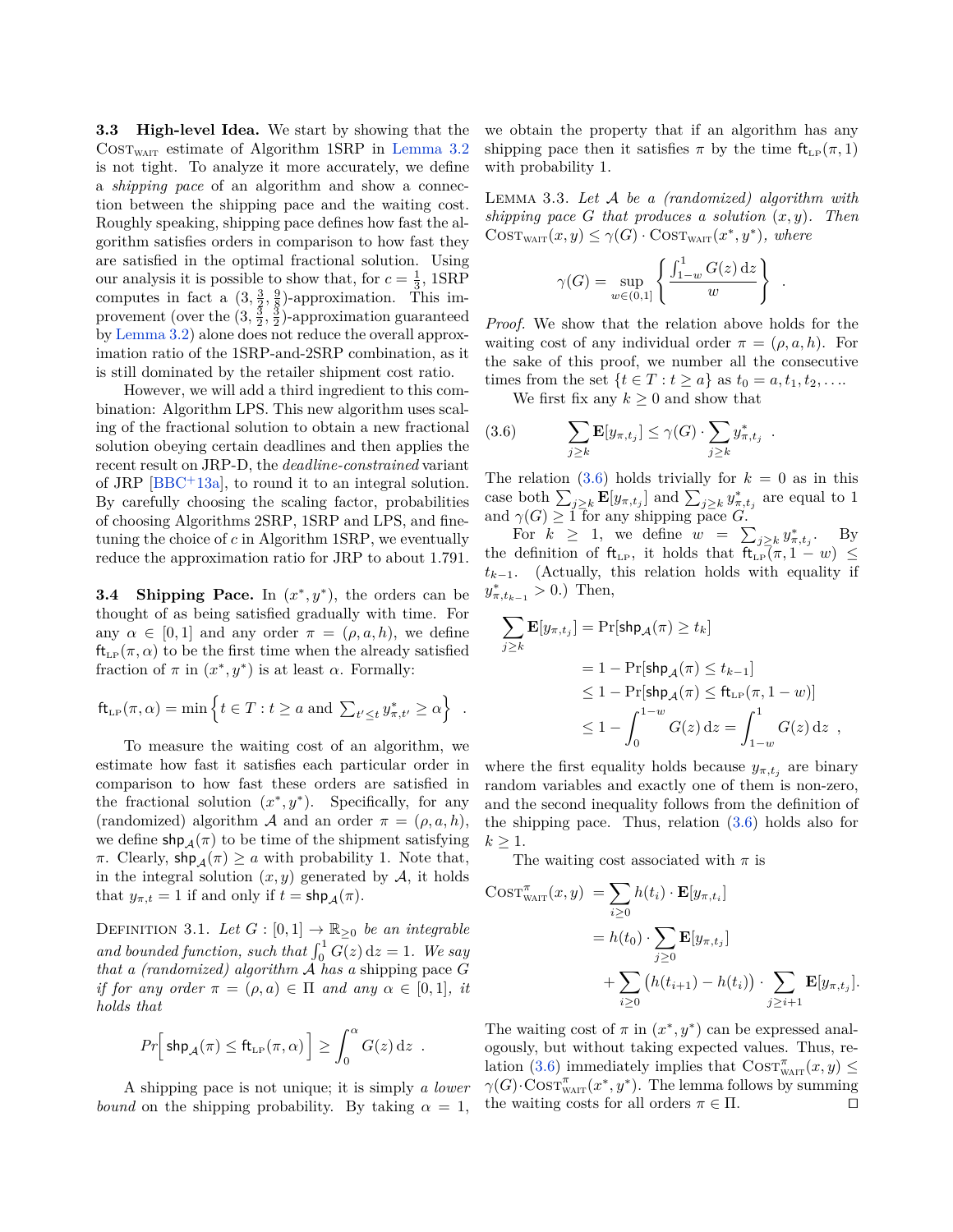**3.5 Waiting Cost of 1SRP.** We start with a brief description of Algorithm 1SRP (see Algorithm 2 in [\[LRSS08\]](#page-12-6)). The algorithm is parametrized by  $c \in$  $(0, \frac{1}{2}]$ . It first computes the optimal fractional solution  $(x^*, y^*)$  and then it schedules the shipments, in two phases. In the first phase, it schedules the supplierto-warehouse shipments. Intuitively, one can visualize this schedule in terms of the "virtual warehouse time", equal to the accumulated fractional shipping value for the warehouse,  $X_t = \sum_{t' \leq t} x_{t'}$ . The algorithm chooses uniformly a random  $\psi \in [0, c]$  and schedules the shipments at virtual warehouse times  $\psi, \psi + c, \psi + 2c, \dots$ which then can be translated into real times. More formally, these shipments are scheduled at (real) times *t* for which there is *i* such that  $X_{t-1} < \psi + ic \leq X_t$ . In the second phase, we define tentative shipments from the warehouse to each retailer  $\rho$ . This is done similarly, by choosing a random  $\psi_{\rho} \in [0, 1-c]$  and tentatively scheduling these shipments at retailer  $\rho$ 's virtual times  $\psi_{\rho}, \psi_{\rho} + 1 - c, \psi_{\rho} + 2(1 - c), \dots$  For each tentative shipment of  $\rho$ , say at a (real) time  $t$ , the actual shipment to  $\rho$  will take place at the first time  $t' \geq t$  for which there is a supplier-to-warehouse shipment.

<span id="page-4-0"></span>LEMMA 3.4. *Algorithm 1SRP, with parameter*  $c \in$  $(0, \frac{1}{2}]$ , has a shipping pace

$$
G_{1\text{SRP}}(z) = \frac{1}{1-c} \cdot \begin{cases} z/c & \text{for } z \in [0, c), \\ 1 & \text{for } z \in [c, 1-c), \\ (1-z)/c & \text{for } z \in [1-c, 1]. \end{cases}
$$

*Proof.* (Sketch.) Every order is analyzed as if it was waiting first for a shipment (in the computed integral solution) at its retailer and then at the warehouse, with the analysis carried out with respect to the retailer's virtual time (the amount by which the fractional solution satisfies the order). Then the waiting at the retailer has uniform distribution  $\mathcal{U}[0, 1-c]$  and the waiting at the warehouse is upper-bounded with a uniform distribution  $\mathcal{U}[0, c]$ . Hence, the distribution of the total waiting time is bounded by the convolution of these two uniform distributions, which results in the trapezoidal shape of the shipping pace  $G_{1\text{SRP}}(x)$ , see [Figure 1.](#page-5-0)  $\square$ 

**Side note.** We can use [Lemma 3.4](#page-4-0) along with [Lemma 3.3](#page-3-1) to improve the waiting cost ratio of Algorithm 1SRP. Namely, the supremum of  $\left(\int_{1-w}^{1} G_{1\text{SRP}}(z) dz\right)/w$  is achieved for  $w = 1 - c$  and is then equal to  $(2 - 3c)/(2(1 - c)^2)$ . Setting  $c = \frac{1}{3}$ , we obtain that Algorithm 1SRP returns a  $(3, \frac{3}{2}, \frac{9}{8})$ approximation. As we noted earlier, this result alone cannot improve the combination of 2SRP and 1SRP, because in any combination of these algorithms the retailer-cost ratio dominates the waiting-cost ratio.

**3.6 Algorithm LPS.** As indicated by the comment in the last paragraph, to improve the overall approximation guarantee, we therefore need to improve the two first coefficients in the approximation ratio. To this end, we design a new algorithm that performs well in terms of warehouse and retailer shipping costs and has a (reasonably) bounded waiting cost ratio. This algorithm (see below) randomly scales up the optimum solution  $(x^*, y^*)$ , then, on this basis, it creates an instance of JRP-D, the variant of JRP with deadlines, to which it applies an approximation algorithm from [\[BBC](#page-11-2)<sup>+</sup>13a].

<span id="page-4-3"></span>Lemma 3.5. ([\[BBC](#page-11-2)+13a]) *Fix any (not necessarily optimal)* fractional solution  $(\hat{x}, \hat{y})$  of an instance of the *JRP-D problem. It is possible to compute, in polynomial time, an integral solution*  $(x, y)$  *which is*  $(\lambda, \lambda)$ *approximation of*  $(\hat{x}, \hat{y})$ *, where*  $\lambda \approx 1.574$ *, i.e.,* 

- $\text{COST}_{\text{WSHP}}(x, y) \leq \lambda \cdot \text{COST}_{\text{WSHP}}(\hat{x}, \hat{y})$  *and*
- $\text{COST}_{\text{RSHIP}}(x, y) \leq \lambda \cdot \text{COST}_{\text{RSHIP}}(\hat{x}, \hat{y}).$

Algorithm LPS uses a probability distribution *D* of the scaling parameter that we will define later.

#### **Algorithm** LPS

- 1. Compute an optimal fractional solution  $(x^*, y^*)$ .
- 2. Choose  $\zeta \in (0,1]$  from a distribution with the density function  $D : (0,1] \to \mathbb{R}_{\geq 0}$ .
- <span id="page-4-1"></span>3. Create a new fractional solution  $(\hat{x}, \hat{y})$  by setting  $\hat{x} = \min\{1, x^*/\zeta\}$ , and (greedily) choosing  $\hat{y}$ to minimize the waiting cost, subject to fixed fractional shipments  $\hat{x}$ .
- 4. Create an instance  $\mathcal L$  of JRP-D, by inserting a deadline for each order  $\pi$  at the first time  $t$ for which  $\sum_{t' \leq t} \hat{y}_{\pi,t'} \geq 1$ . (Thus, in  $(\hat{x}, \hat{y})$  each order is served "just in time") order is served "just in time".)
- <span id="page-4-2"></span>5. Randomly round the fractional solution  $(\hat{x}, \hat{y})$ for  $\mathcal L$  using the  $(\lambda, \lambda)$ -approximation algorithm from [\[BBC](#page-11-2)<sup>+</sup>13a], where  $\lambda \approx 1.574$ .
- 6. Return the obtained solution (*x, y*).

<span id="page-4-4"></span>LEMMA 3.6. Let  $\xi = \int_0^1 \frac{1}{z} \cdot D(z) dz$ . Algorithm LPS *produces a feasible integral solution* (*x, y*) *with*

$$
Cos_{\text{TwsHP}}(x, y) \le \lambda \cdot \xi \cdot \text{Cos}_{\text{TwsHP}}(x^*, y^*) \quad \text{and} \quad
$$

$$
\text{Cos}_{\text{TasHP}}(x, y) \le \lambda \cdot \xi \cdot \text{Cos}_{\text{TasHP}}(x^*, y^*).
$$

*Proof.* We analyze the output (*x, y*) of Algorithm LPS for a fixed  $\zeta \in (0,1]$ . By [Step 3,](#page-4-1) COST<sub>WSHIP</sub> $(\hat{x}, \hat{y}) \leq$  $\text{COST}_{\text{WSHP}}(x^*, y^*)/\zeta$  and by [Step 5,](#page-4-2)  $\text{COST}_{\text{WSHP}}(x, y) \leq$  $\lambda$  · COST<sub>WSHIP</sub> $(\hat{x}, \hat{y})$  (see also [Lemma 3.5\)](#page-4-3). Thus,  $\text{COST}_{\text{WSHP}}(x, y) \leq (\lambda/\zeta) \cdot \text{COST}_{\text{WSHP}}(x^*, y^*)$ . By integrating this estimate above over the probability distribution of  $\zeta$ , we immediately obtain the first property of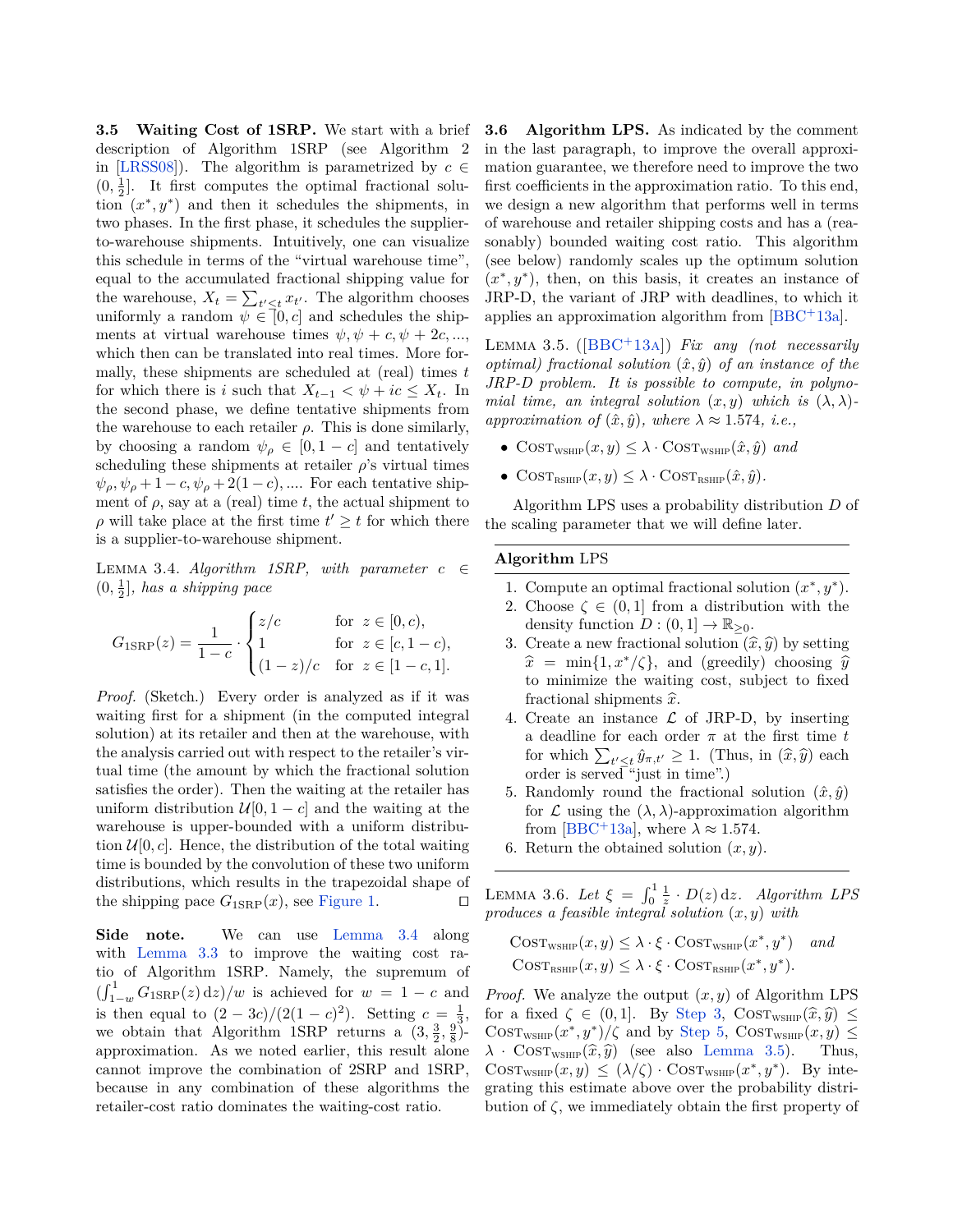the lemma. The proof for the second property is analogous.  $\Box$ 

<span id="page-5-2"></span>Lemma 3.7. *Algorithm LPS has a shipping pace*  $G<sub>LPS</sub> \equiv D$ *.* 

<span id="page-5-1"></span>*Proof.* Fix any order  $\pi = (\rho, a, h) \in \Pi$ . We first show that if Algorithm LPS randomly choses scaling factor *ζ*, then it holds that

(3.7) 
$$
\mathsf{shp}_{\text{LPS}}(\pi) \leq \mathsf{ft}_{\text{LP}}(\pi, \zeta) .
$$

To this end, define  $T(\pi) = [a, \text{ft}_{LP}(\pi, \zeta)] \cap T$ . Then, using the definition of  $\hat{x}$  from [Step 3,](#page-4-1) relation [\(3.2\)](#page-2-0) from the original LP, and the definition of  $ft_{LP}(\pi, \zeta)$ , we obtain

$$
\sum_{t \in T(\pi)} \widehat{x}_{\rho,t} = \sum_{t \in T(\pi)} \min\{1, x_{\rho,t}^*/\zeta\}
$$
  
\n
$$
\geq \min\left\{1, \sum_{t \in T(\pi)} x_{\rho,t}^*/\zeta\right\}
$$
  
\n
$$
\geq \min\left\{1, \sum_{t \in T(\pi)} y_{\pi,t}^*/\zeta\right\}
$$
  
\n
$$
\geq 1.
$$

As the variables  $\hat{y}$  are greedily chosen to minimize the waiting costs (cf. [Step 3\)](#page-4-1),  $\sum_{t \leq \text{ft}_{\text{LP}}(\pi,\zeta)} \hat{y}_{\rho,t} \geq 1$ , and therefore the deadline for order *π* in  $\mathcal L$  is set no later than at time  $\text{ft}_{\text{LP}}(\pi, \zeta)$ . As the solution  $(x, y)$  is feasible for  $\mathcal{L}$ , it obeys its deadlines, shipping  $\pi$  to  $\rho$  before  $ft_{LP}(\pi,\zeta)$ , i.e.,  $(3.7)$  holds.

Relation [\(3.7\)](#page-5-1) means that for any fixed  $\alpha$ , the random event  $\zeta \leq \alpha$  implies that  $\text{shp}_{\text{LPS}}(\pi) \leq \text{ft}_{\text{LP}}(\pi, \alpha)$ , and thus

$$
\int_0^{\alpha} D(z) dz = \Pr[\zeta \le \alpha] \le \Pr\Big[\text{shp}_{\text{LPS}}(\pi) \le \text{ft}_{\text{LP}}(\pi, \alpha)\Big],
$$

which is exactly the definition of shipping pace  $D$ .  $\square$ 

**3.7 Combining Algorithms 1SRP and LPS.** Algorithm 1SRP+LPS simply runs Algorithm 1SRP with probability *p* and Algorithm LPS with probability 1−*p*. (Recall that we still have to choose parameter *c* in Algorithm 1SRP and the probability density *D* in Algorithm LPS.) We observe that such an algorithm has pace  $G_{1SRP+LPS} \equiv p \cdot G_{1SRP} + (1-p) \cdot G_{LPS}$ . The following result is an immediate consequence of (i) using [Lemma 3.2](#page-2-2) and [Lemma 3.6](#page-4-4) to estimate the total warehouse and retailer shipping costs, (ii) applying [Lemma 3.3](#page-3-1) and [Lemma 3.7](#page-5-2) to estimate the waiting costs, and (iii) using the inequality  $\gamma(G) = \sup_{w \in (0,1]} (\int_{1-w}^1 G(z) \,dz)/w \le$  $\sup_{z \in [0,1]} G(z).$ 

<span id="page-5-3"></span>LEMMA 3.8. Let  $\xi = \int_0^1 \frac{1}{z} \cdot D(z) dz$ . Algorithm *1SRP+LPS computes an integral solution* (*x, y*) *that is*



<span id="page-5-0"></span>Figure 1: Shipping paces of Algorithms 1SRP, LPS and 1SRP+LPS.

 $a(r_1, r_2, r_3)$ -approximation of the optimal fractional so*lution*  $(x^*, y^*)$ *, where* 

$$
r_1 = p/c + (1 - p)\lambda\xi,
$$
  
\n
$$
r_2 = p/(1 - c) + (1 - p)\lambda\xi,
$$
 and  
\n
$$
r_3 = \sup_{z \in [0,1]} G_{1SRP+LPS}(z).
$$

Our next step is to choose a probability density function *D* in Algorithm LPS. This choice affects the approximation ratio in two ways. On the one hand, we want the value of  $\xi$  in [Lemma 3.8](#page-5-3) to be as small as possible. To this end, the probability mass should be accumulated close to the point 1. On the other hand, we need to take into account that Algorithm 1SRP+LPS approximates the waiting cost within the factor  $\sup_{z \in [0,1]} G_{1\text{SRP+LPS}}(z)$ , where  $G_{1\text{SRP+LPS}} \equiv$  $p \cdot G_{1SRP} + (1-p) \cdot G_{LPS} = p \cdot G_{1SRP} + (1-p) \cdot D$ .

Therefore, we choose *D* to be supported on the interval  $[1 - b, 1]$ , where  $b \leq c$  is a parameter that we will fix later. Furthermore, we choose *D* to be such an increasing linear function that the resulting function  $G_{1SRP+LPS}$  is constant on [1−*b,* 1], cf. [Figure 1.](#page-5-0) To this end, we require that — within the interval  $[1 - b, 1]$  the slope of the function  $(1 - p) \cdot G_{LPS} \equiv (1 - p) \cdot D$ matches the negated slope of the function  $p \cdot G_{1\text{SRP}}$ . These considerations imply that once we fix parameters *p*, *c* and *b*, the probability density *D* should be

(3.8) 
$$
D(z) = \beta \cdot z + \frac{1}{b} + \frac{\beta \cdot b}{2} - \beta ,
$$

where

$$
\beta = \frac{p}{(1-p)\cdot c\cdot (1-c)} ,
$$

for  $z \in [1 - b, 1]$  and zero outside of this interval. Straightforward calculations verify that *D* is indeed a probability density, i.e.,  $\int_0^1 D(x) dx = 1$ . Furthermore,  $G_{1SRP+LPS} \equiv p \cdot G_{1SRP} + (1-p) \cdot G_{LPS}$  is constant on the interval  $[1 - b, 1]$  and its value there is equal to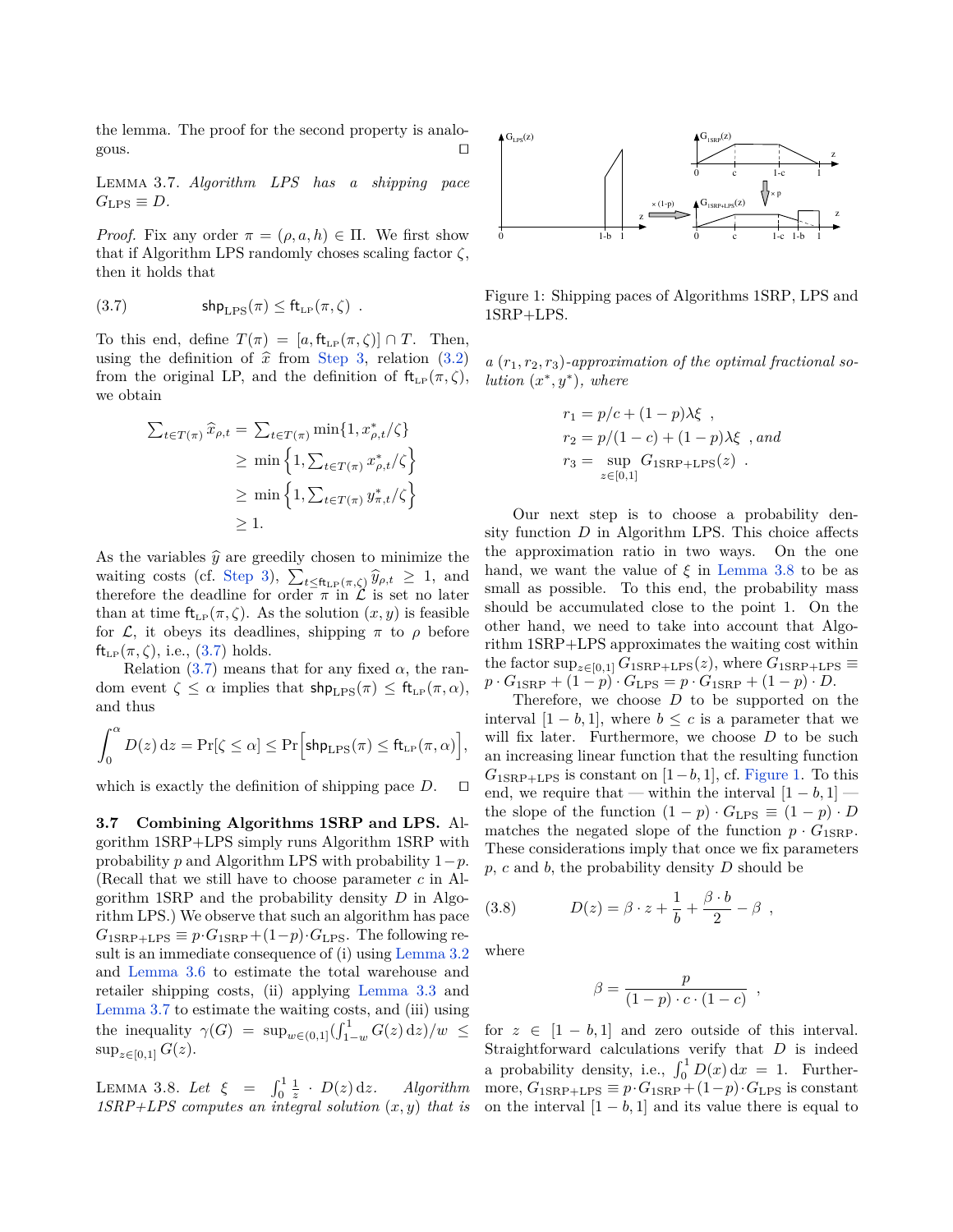$G_{1SRP+LPS}(1) = (1-p) \cdot D(1) = (1-p)/b + pb/(2c(1-c)).$ Thus

$$
\xi = \int_0^1 \frac{1}{z} \cdot D(z) dz
$$
  
=  $\int_{1-b}^1 \beta dz + \left(\frac{1}{b} + \frac{\beta \cdot b}{2} - \beta\right) \int_{1-b}^1 \frac{1}{z} dz$   
=  $\beta \cdot b - \left(\frac{1}{b} + \frac{\beta \cdot b}{2} - \beta\right) \cdot \ln(1-b)$ .

We numerically optimize the parameters *p*, *c* and *b*. Specifically, we choose  $p = 0.822599$ ,  $c = 0.342538$  and  $b = 0.136366$ . For those values the maximum of function  $G_{1SRP+LPS}$  is achieved in the interval  $[1 - b, 1]$ , and is at most 1*.*549968. Using the bounds of [Lemma 3.8,](#page-5-3) we conclude that Algorithm  $1SRP+LPS$  is an  $(R_1, R_2, R_2)$ approximation of  $(x^*, y^*)$ , where  $R_1 \leq 2.700277$  and  $R_2 \leq 1.549968.$ 

**3.8 Combining All Algorithms.** Finally, we combine algorithm 1SRP+LPS with algorithm 2SRP. The resulting algorithm 2SRP+1SRP+LPS uses 2SRP with probability  $(R_1 - R_2)/(R_1 - R_2 + 1)$  and 1SRP+LPS with probability  $1/(R_1 - R_2 + 1)$ . Such algorithm is a (*R, R, R*)-approximation (of the fractional optimal solution), where

$$
R = \frac{2 \cdot R_1 - R_2}{R_1 - R_2 + 1} \le 1.790713.
$$

We therefore obtained the following result.

Theorem 3.1. *There is a polynomial-time* 1*.*791 *approximation algorithm for JRP. The approximation ratio holds even against an optimal fractional solution of natural LP relaxation of the problem.*

#### **4 Integrality Gap for JRP-L**

In this section we show that the integrality gap for the natural linear program for JRP-L (namely the linear program given in [Section 3.1,](#page-2-3) but with the linear cost function) is at least  $12/11 \approx 1.09$ . Our construction is inspired by some ideas behind the integrality gap proof for JRP-D in  $[BBC + 13a]$  $[BBC + 13a]$ .

We will use an instance with three retailers that we identify by numbers 0, 1 and 2:  $\mathcal{R} = \{0, 1, 2\}$ . The supplier-to-warehouse shipment cost is  $C = 3$  and all warehouse-to-retailer shipment costs are  $c_\rho = c = 2$ , for  $\rho = 0, 1, 2.$ 

Orders will be issued only at integral times, between 0 and  $K$ , for some large integer  $K$ , that is  $T =$  $\{0, 1, \ldots, K\}$ . We assume that *K* is a multiple of 3. For any retailer  $\rho$ , we will issue two orders at each time  $3i+\rho$ and a single order at each time  $3i + \rho + 1$  (see [Figure 2\)](#page-6-0).



<span id="page-6-0"></span>Figure 2: The instance of JRP-L used in the integrality gap construction, with  $K = 9$ . The horizontal lines correspond to the three retailers, numbered 0, 1 and 2; while the dots represent their orders. The figure also shows the fractional (half-integral) solution.

More precisely, to deal correctly with boundary cases, we define the order set  $\Pi$  as follows: for each time  $t \in T$ , Π contains the following three orders, all with waiting cost  $h(\tau) = \tau - t$  for  $\tau \geq t$ :

 $(t \mod 3, t, h), (t \mod 3, t, h), \text{ and } ((t + 2) \mod 3, t, h).$ 

For each time *t*, we will refer to the three retailers as the *two-retailer*, *one-retailer*, and *zero-retailer*, according to the number of their orders issued at time *t*. Thus, the two-retailer is  $t \mod 3$ , the one-retailer is  $(t + 2) \mod 3$ and the zero-retailer is  $(t + 1) \mod 3$ .

**4.1 Fractional Cost.** We consider a fractional solution  $(x^*, y^*)$  in which each retailer has a fractional shipment of  $\frac{1}{2}$  at each time  $t < K$  when it issues an order (see [Figure 2\)](#page-6-0). Formally, for each  $t = 0, 1, ..., K - 1$  let

$$
x_t^* = \frac{1}{2} \text{ and } x_{\rho,t}^* = \begin{cases} \frac{1}{2} & \text{if } \rho \in \{t \mod 3, (t+2) \mod 3\} \\ 0 & \text{if } \rho = (t+1) \mod 3 \end{cases}
$$

for each  $\rho = 0, 1, 2$ . For  $t = K$ , to guarantee feasibility, we let  $x_K^* = x_{0,K}^* = x_{2,K}^* = 1$  and  $x_{1,K}^* = \frac{1}{2}$ . (Recall that  $K$  is a multiple of 3.) The values of  $y$  are assigned greedily, that is, if  $\pi = (\rho, a, h)$  for  $\rho = a \mod 3$  then for *a* ≤ *K*−1 we let  $y_{\pi,a}^* = y_{\pi,a+1}^* = \frac{1}{2}$ , and for *a* = *K* we let *y*<sup>\*</sup><sub>π,*K*</sub> = 1. Similarly, if  $π = (ρ, a, h)$  for  $ρ = (a+2) \mod 3$ then we let  $y^*_{\pi,a} = \frac{1}{2}$  for  $a \leq K - 1$ ,  $y^*_{\pi,a+2} = \frac{1}{2}$  for  $a \leq K - 2$ ,  $y_{\pi,K}^* = \frac{1}{2}$  for  $a = K - 1$  and  $y_{\pi,K}^* = 1$  for  $a = K$ .

We now estimate the cost of this solution. Consider some time  $t = 0, \ldots, K - 1$ . With this time  $t$  we associate the cost of the shipment at *t* and the waiting cost of all retailers in the interval [*t, t*+1). The shipment at *t* costs  $\frac{1}{2}(\mathsf{C} + 2\mathsf{c})$ . In the interval  $[t, t + 1)$ , the waiting cost of the two-retailer is  $\frac{1}{2} \cdot 2 = 1$ , and the waiting costs of the one-retailer and the zero-retailer are both  $\frac{1}{2}$ . So the total cost associated with time *t* is  $\frac{1}{2}$ (**C** + 2**c**) + 1 +  $\frac{1}{2}$  +  $\frac{1}{2}$  =  $\frac{11}{2}$ . We thus conclude that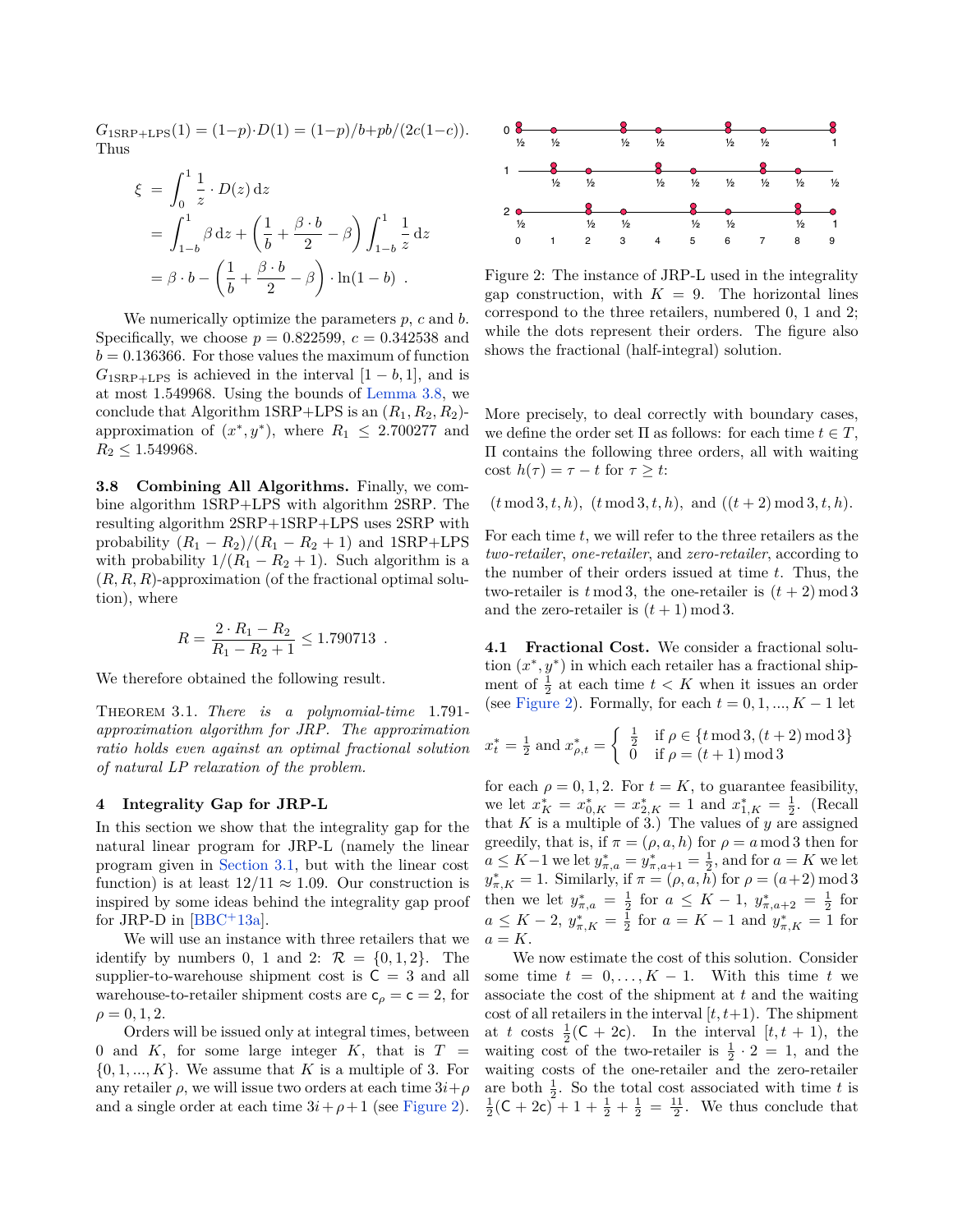the cost of  $(x^*, y^*)$  per time unit is  $\frac{11}{2}$ , not counting the shipment cost at time  $K$ , so the overall cost of  $(x^*, y^*)$ is  $\frac{11}{2}K + O(1)$ . (Although it is not needed for our proof, one can show that  $(x^*, y^*)$  is at most a constant away from the actual optimum solution.)

**4.2 Integral Cost.** To estimate the integral cost, we will represent integral solutions by paths through a state diagram. In this diagram, the states will store the number of yet unsatisfied orders of each retailer at a given time. Moving from time  $t$  to  $t + 1$  will be represented by a transition between the corresponding states, labelled by the cost of this step. This cost will include the shipment cost at time *t*, if any, and the waiting cost incurred in the time slot  $[t, t + 1)$ . This state diagram may have infinitely many states, but we can reduce it to only six states, by eliminating states and transitions that cannot occur in an optimal integral solution and by using symmetry.

The state at time *t* will be represented by a triple of integers  $(A, B, C)$ , where *A* is the number of yet unsatisfied orders of the two-retailer, *B* is the number of yet unsatisfied orders of the one-retailer, and *C* is the number of yet unsatisfied orders of the zero-retailer, right after the orders were issued at time *t* but before the shipment is completed at time *t*, if any. For each state we will have  $A \geq 2$  and  $B \geq 1$ , due to the orders placed at time *t*. For example, the initial state, at time 0, will be (2*,* 1*,* 0).

Let  $(x, y)$  be some optimal integral solution for the above instance. We observe that, without loss of generality, we can assume that  $(x, y)$  satisfies the properties below:

- (a) If in  $(x, y)$  the total number of yet unsatisfied orders at some time  $t$  is at least 9 then  $(x, y)$  has a shipment at time *t*. This holds because without a shipment at time *t*, (*x, y*) would pay cost 9 for waiting in the time interval  $[t, t + 1)$ , which is at least as large as the cost of any shipment.
- (b) If (*x, y*) has a shipment at time *t* then this shipment includes the two-retailer. This is true, since and thus the waiting cost for the  $\alpha$ -retailer in the time interval  $[t, t + 1)$  would be at least  $A \geq 2$ , which is the same as the cost of joining the shipment at time *t*.
- (c) If (*x, y*) has a shipment at time *t* then this shipment includes the one-retailer. To justify this, note that if  $(x, y)$  has a shipment involving this retailer at time  $t+1$  then we could reduce the cost by removing this retailer from the shipment at time  $t + 1$  and have him join the shipment at time *t*. On the other

hand, if there is no such shipment at time  $t + 1$ , then this retailer would pay at least  $2B > 2$  for waiting until the next shipment, so he can instead join the shipment at time *t*, without increasing the cost.

(d) If  $(x, y)$  has a shipment at time t and the  $C \geq 2$ then this shipment includes the zero-retailer. This follows by the same argument as in part (b).

From these observations, we can assume that each state  $(A, B, C)$  in our state diagram has the following properties:

- $\bullet$   $(A, B, C)$  has a transition that corresponds to the shipment which involves all retailers with yet unsatisfied orders, going to state  $(2, 1, 0)$ . If  $C = 0$ then the cost of this transition is 7, otherwise its cost is 9. If  $A + B + C \ge 9$  and  $C \ge 2$  then this is the only transition from this state.
- If  $A + B + C \leq 8$  then  $(A, B, C)$  has a transition that does not involve a shipment, going to state  $(C + 2, A + 1, B)$ . The cost of this transition is  $A + B + C$ .
- If  $C = 1$  then  $(A, B, 1)$  has a transition corresponding to the shipment that involves the two- and oneretailer, going to state  $(3, 1, 0)$ . The cost of this transition is 8.

If we start from the initial state (2*,* 1*,* 0) and expand the state diagram according to the rules above, we obtain the diagram shown in [Figure 3.](#page-8-0) Each state is labeled by three integers (*A, B, C*), as explained above, and its potential value, to be discussed shortly. Transitions are represented by arrows with two labels. The first label indicates which retailers (two-, one- or zero-) are involved in a shipment, with "s" indicating that the corresponding retailer is in the shipment and "-" indicating that it's not. The second label is the cost of the transition.

To estimate the cost of the integral solutions, we use the potential function  $\Phi$  on the states such that  $\Phi(2,1,0) = 3, \Phi(3,1,0) = 2$  and  $\Phi(s) = 0$  for all other states (see [Figure 3\)](#page-8-0). By routine verification, for any transition  $s \to s'$  this potential satisfies

$$
\ell(s, s') \ge \Phi(s') - \Phi(s) + 6,
$$

where  $\ell(s, s')$  is the cost associated with this transition. By adding up this inequality over all transitions corresponding to an optimal integral solution  $(x, y)$ , we obtain that the cost of  $(x, y)$  is at least  $6K - O(1)$ . (This analysis is tight, since there are some cycles in the diagram where the per-transition cost is 6.)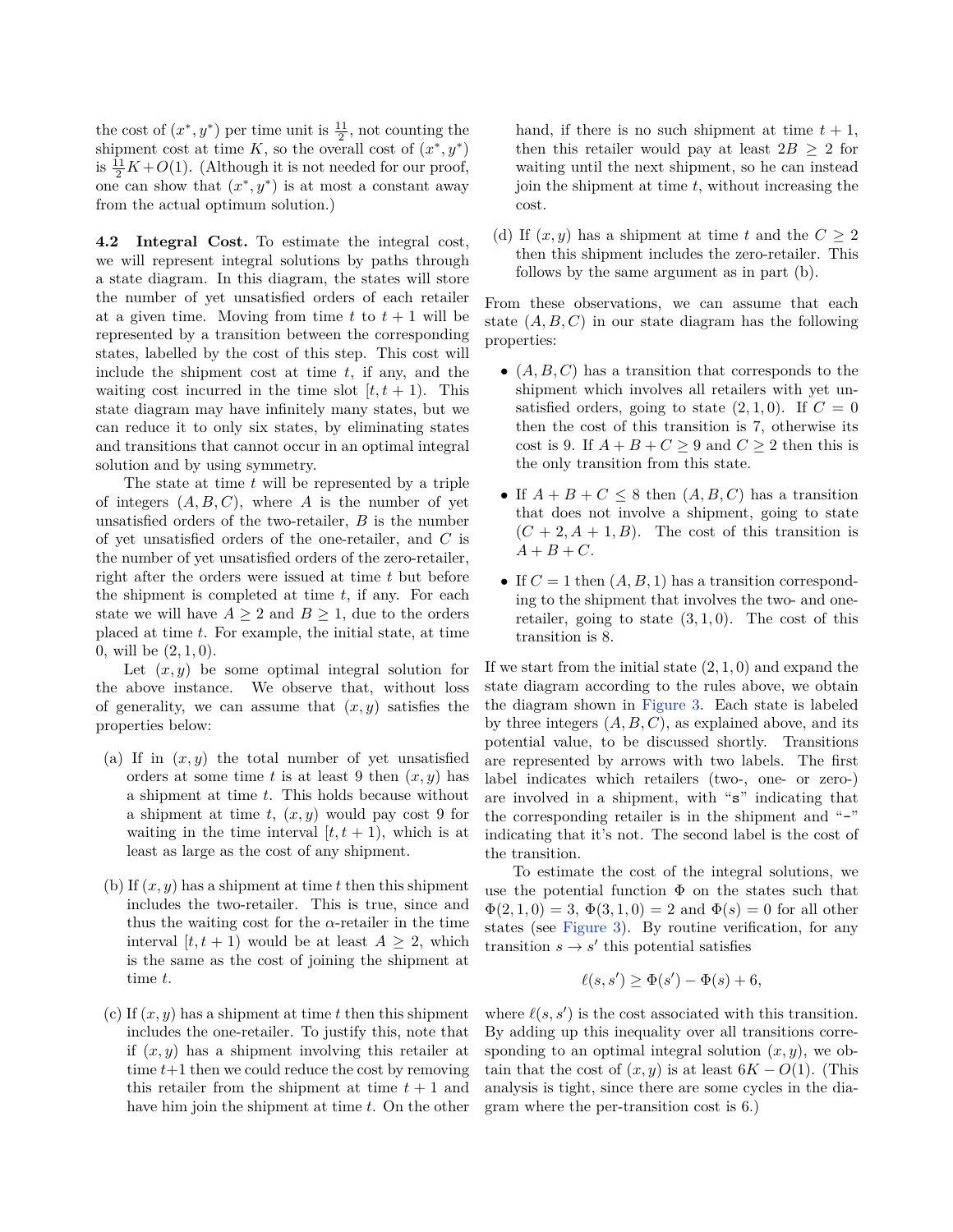

<span id="page-8-0"></span>Figure 3: The state diagram showing possible behaviors of an optimal integral solution.

Finally, putting together our estimates of the fractional and integral solutions, we obtain that the ratio between the cost of  $(x, y)$  and the cost of  $(x^*, y^*)$  is

$$
\frac{6K - O(1)}{\frac{11}{2}K + O(1)} \xrightarrow[K]{} \frac{12}{11}.
$$

The argument is now complete, giving us the following theorem.

Theorem 4.1. *The integrality gap of the linear program for JRP-L is at least*  $\frac{12}{11} \approx 1.09$ .

## <span id="page-8-1"></span>**5 A Lower Bound of 2.754 for Online JRP-L**

We now show our lower bound of 2*.*754 for the competitive ratios for JRP, which improves the previous lower bound of 2.64 by Buchbinder *et al.* [\[BKL](#page-12-0)<sup>+</sup>08]. Since we use only linear waiting-cost functions in our construction, as in  $[BKL+08]$  $[BKL+08]$ , our result applies to JRP-L as well.

**5.1 Single-Phase Game.** In our lower-bound proof it will be convenient to consider a simple version of JRP-L that we refer to as the *Single-Phase JRP-L*. In the Single-Phase JRP-L all orders are issued at the beginning at time 0. Recall that the waiting cost is linear. In addition to the set of retailers and orders, the instance specifies also an *expiration time θ*. At time  $\theta$  all orders expire: they need not be shipped anymore, but each incurs the waiting cost  $h(\theta) = \theta$ . Note that all information about the instance is known to the online algorithm, except for  $\theta$ , which represents the adversary strategy. Thus, the Single-Phase JRP-L is in fact a generalization of the well studied rent-or-buy problem.

We claim that a lower bound of *R* for Single-Phase JRP-L implies a lower bound of *R* for JRP-L (and thus for JRP as well). Since a similar argument appeared before in  $[BKL+08, BBC+13b]$  $[BKL+08, BBC+13b]$  $[BKL+08, BBC+13b]$  $[BKL+08, BBC+13b]$ , we only briefly sketch the proof of this claim. Suppose that we have an adversary strategy that forces ratio *R* for Single-Phase JRP-L. We modify it into an adversary strategy that forces the same ratio for JRP-L. This strategy creates a large number of single-phase instances, concatenated together, with the *i*-th instance scaled by a factor of  $M^i$ , for some very large *M*, in the following sense: each order is replaced by  $M^i$  identical orders and the time is accelerated by a factor of  $M^i$  as well. By accelerating the time we mean that all time values used to make decisions in the strategy are multiplied by *M*−*<sup>i</sup>* . These two changes together ensure that the waiting costs are not affected. The adversary applies the same strategy in each phase, forcing ratio *R* for each phase. Each phase may produce some number of non-satisfied orders, but these can be satisfied by one shipment for all retailers at the end of the game. This will add only a constant to the adversary shipment cost and, since the phase lengths are decreasing so fast, the increase of the adversary's waiting cost will be also negligible.

**5.2 Single-Phase Construction.** We will use an instance of Single-Phase JRP-L with  $N+1$  retailers in  $\mathcal{R}$ , denoted  $\rho_0, \rho_1, \ldots, \rho_N$ . The costs of shipping from the warehouse to each of them are as follows:  $c_{\rho_0} = c_0 = 0$ and  $c_{\rho_i} = c_i = c$  for all  $i > 0$  and c that we fix later. These are normalized so that  $C = 1$ , i.e., the cost of shipping from the supplier to the warehouse is 1.

Each retailer  $\rho_i$  places  $w_i$  identical orders  $(\rho_i, 0, h_i)$ at time 0, where  $h_i(t) = t$  for all *i*. Equivalently, we can view this as issuing a single order  $\pi_i = (\rho_i, 0, h'_i)$ with weight  $w_i$ , that is with waiting cost function  $h'_i(t) = w_i \cdot t$ . We will adopt this latter terminology in this section. We choose the weights to be quickly decreasing, that is  $w_i \gg w_{i+1}$  for all  $i < N$ , so that the slopes of the functions  $h'_i$  are decreasing rapidly with *i*. As a result, in the proof below, when the algorithm satisfies an order  $\pi_i$ , the waiting costs (of the algorithm and the adversary) of all orders  $\pi_{i+1}, \pi_{i+2}, ...$  will be negligible. For clarity, in the calculations below we will assume these costs to be 0. (By adjusting the weights appropriately, we can make these costs at most an arbitrarily small  $\epsilon$ , and then our lower bound will approach *R*.)

Let  $A$  be an online algorithm for Single-Phase JRP-L. To describe the adversary strategy, we first normalize the way  $A$  proceeds. Using a simple exchange argument, it is easy to show that, without loss of generality, A satisfies all the demands in increasing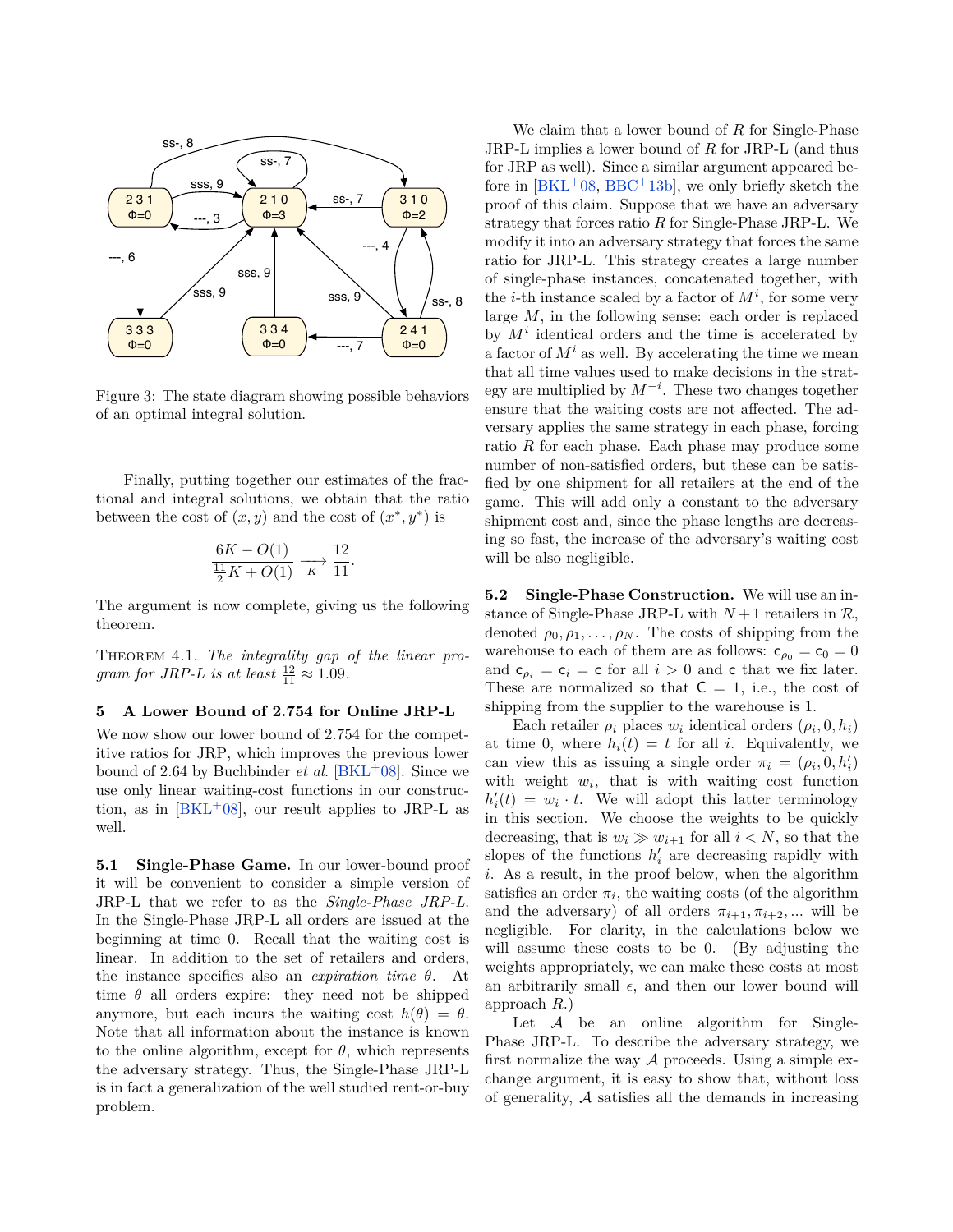order of their indices, i.e., if  $i < j$  then  $\pi_i$  is satisfied earlier than or together with  $\pi_j$ . Then, the adversary stops the game the moment that  $A$  satisfies more than one order with a single shipment. ("Stopping" means that the expiration time  $\theta$  is set to the current time.) To complete the strategy's description we can thus focus on A satisfying orders  $\pi_0, \pi_1, \ldots$  in this order, each with a dedicated shipment. If the waiting cost associated with  $\pi_i$  at the moment of its satisfaction is smaller than a certain threshold value  $\sigma_i$ , the game ends, otherwise it continues. This means that as long as the game did not end at of before  $A$ 's shipment satisfying  $\pi_i$ ,  $A$ 's cost for these shipments is at least  $\sum_{j=0}^{i} (1 + c_j + \sigma_j)$ . In particular, if the game does not end due to any aforementioned reason at or before the time that  $A$  satisfies  $\pi_N$ , then the game ends *naturally* with this shipment; otherwise we say that the game ends *prematurely*.

As was the case with  $c_i$ 's, all the thresholds  $\sigma_i$ coincide and are denoted  $\sigma$ , with the exception of  $\sigma_0$ . We now give the values of all the parameters. We let c be the only real root of

<span id="page-9-0"></span>(5.9) 
$$
c^2(c+1) = 1,
$$

<span id="page-9-1"></span>and

(5.10) 
$$
\sigma_0 \equiv \frac{1}{c+1} = c^2
$$
,  $\sigma \equiv \sigma_0^2 = c^4 = c^2 + c - 1$ ,

where the identities follow from [\(5.9\)](#page-9-0). We have  $c \approx$ 0.7548,  $\sigma_0 \approx 0.5698$  and  $\sigma \approx 0.3247$ .

We claim that unless the game ends naturally, the competitive ratio of A is at least  $R = 2 + c$ . To see this, let us consider all the ways in which the game can end prematurely.

Let  $\omega$  be  $\mathcal{A}$ 's waiting cost of  $\pi_0$  when it satisfies  $\pi_0$ . If  $\omega < \sigma_0$  then A's cost is at least  $1 + \omega$ , whereas OPT can pay the waiting cost  $\omega$  alone, resulting in ratio no smaller than

$$
1 + \frac{1}{\sigma_0} = 2 + c = R .
$$

If A satisfies  $\pi_0$  together with another order by a single shipment, then A's cost is at least  $1 + c + \omega$ , whereas OPT will either pay the waiting cost  $\omega$  for  $\pi_0$ or 1 for satisfying  $\pi_0$  at time 0. Thus, the competitive ratio is at least

$$
\frac{1+\mathsf{c}+\omega}{\min\{1,\omega\}} \ge \frac{2+\mathsf{c}}{1} = 2+\mathsf{c} = R.
$$

Now we consider analogous two cases regarding the shipment for  $\pi_i$ , where  $i \geq 1$ , assuming that the game did not end before. This means that  $A$  already suffered a cost of at least  $\sigma_0 + 1 + (i - 1)(\sigma + 1 + \mathsf{c})$  associated

with satisfying orders  $\pi_0, \ldots, \pi_{i-1}$ , plus some additional cost associated with satisfying  $\pi_i$ . Let now  $\omega$  denote the waiting cost of  $\pi_i$  when A satisfies  $\pi_i$ .

If  $\omega < \sigma$  then OPT satisfies the orders  $\pi_j$  for all  $j < i$  with a single shipment at time 0, and pays the waiting cost  $\omega$  for  $\pi_i$ . The competitive ratio is at least

$$
\frac{\sigma_0 + 1 + (i - 1)(\sigma + 1 + c) + \omega + 1 + c}{1 + (i - 1)c + \omega}
$$
\n
$$
= 1 + \frac{i + c + \sigma_0 + (i - 1)\sigma}{1 + (i - 1)c + \omega}
$$
\n
$$
\geq 1 + \frac{i + c + \sigma_0 + (i - 1)\sigma}{1 + (i - 1)c + \sigma} ,
$$

which after substituting formulas [\(5.10\)](#page-9-1) for  $\sigma_0$  and  $\sigma$ , as well as using [\(5.9\)](#page-9-0), becomes

$$
1 + \frac{1 + ic + ic^{2}}{ic + c^{2}} = 2 + \frac{1 + ic^{2} - c^{2}}{c(i + c)}
$$

$$
= 2 + \frac{ic^{2} + c^{3}}{c(i + c)}
$$

$$
= 2 + c = R.
$$

Let us consider the remaining case in which  $A$  satisfies another order together with  $\pi_i$ . In this case OPT satisfies all the previous orders with a single shipment at time 0. As for  $\pi_i$ , OPT can satisfy it also with the shipment at time 0 or it can pay the waiting cost  $\omega$  for  $\pi_i$ , whichever is cheaper. Thus the ratio is at least

$$
\frac{\sigma_0 + 1 + (i - 1)(\sigma + 1 + \mathsf{c}) + \omega + 1 + 2\mathsf{c}}{1 + (i - 1)\mathsf{c} + \min\{\mathsf{c}, \omega\}} \ge 1 + \frac{i + 2\mathsf{c} + \sigma_0 + (i - 1)\sigma}{1 + i\mathsf{c}},
$$

which after substituting formulas [\(5.10\)](#page-9-1) for  $\sigma_0$  and  $\sigma$ , becomes

$$
1 + \frac{1 + (i + 1)c + ic^{2}}{1 + ic} = 1 + \frac{(1 + c)(1 + ic)}{1 + ic} = 2 + c = R.
$$

Thus the ratio is at least *R* if the game ends prematurely. But if it does not, then  $A$ 's cost for each shipment, except the one for  $\pi_0$ , is at least  $1 + c + \sigma =$  $c^2 + 2c$ , by [\(5.10\)](#page-9-1). On the other hand, OPT satisfies all orders with a single shipment at time 0, which costs  $1 + Nc$ . With  $N \to \infty$ , Opt's cost of 1 for shipment from the supplier to the warehouse becomes negligible and OPT's cost per order tends to c. Therefore, the competitive ratio tends to  $R = 2 + c$ . Summarizing the above argument, we obtain:

Theorem 5.1. *Each online deterministic algorithm for JRP-L has competitive ratio at least* 2*.*754*.*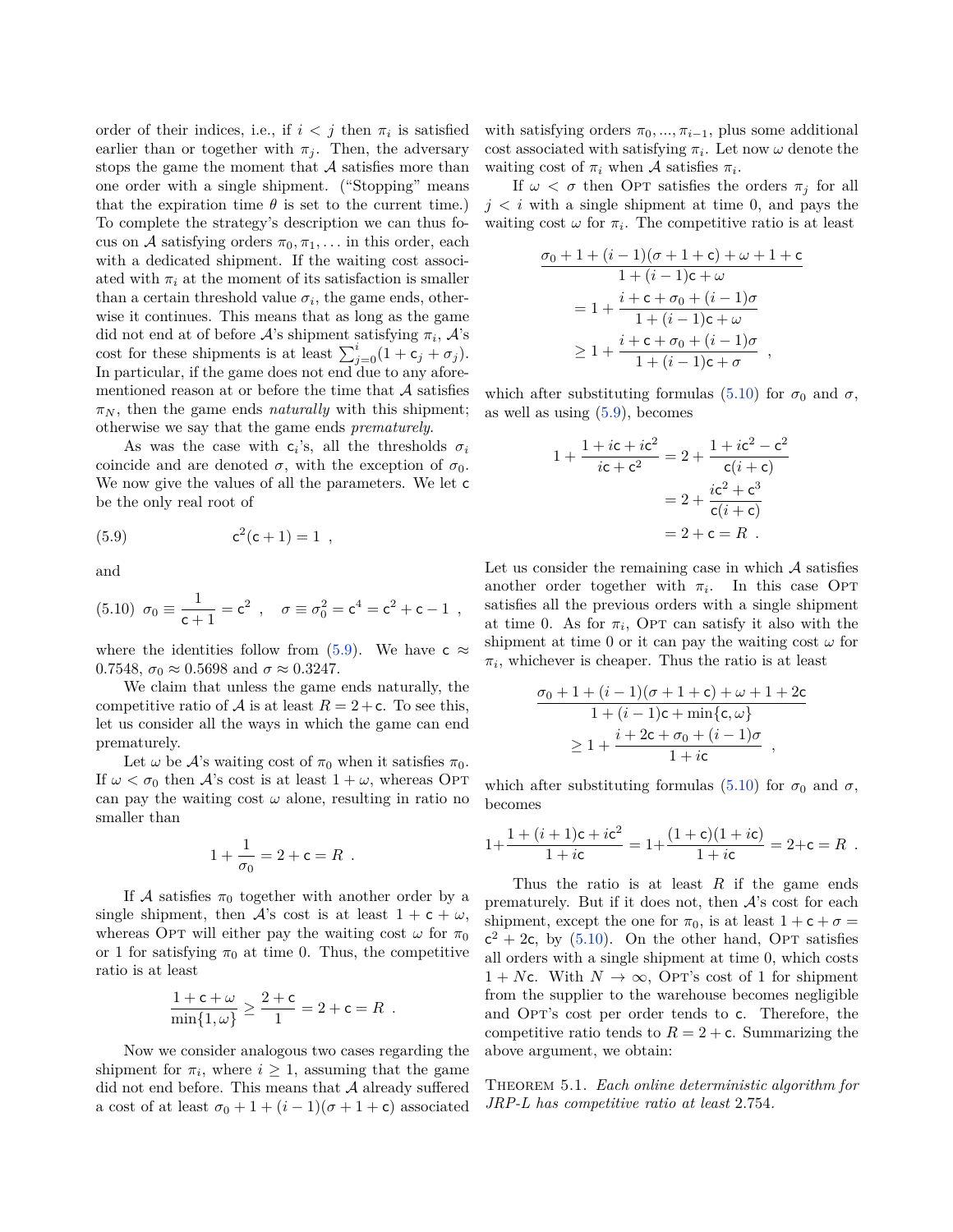#### **6 An Upper Bound of 2 for Online JRP-D**

We now present an online algorithm for JRP-D with (optimal) competitive ratio 2. A matching lower bound is given in [Section 7.](#page-11-3) We will denote the shipments of the algorithm by  $(B_1, t_1)$ ,  $(B_2, t_2)$ ,..., where  $t_1 \leq$  $t_2 \leq \dots$  The set  $B_j$  of retailers participating in the *j*-th shipment is called the *j*th *batch*. For convenience, we introduce a "dummy" 0'th shipment at time  $t_0 = 0$ , which we think of as if it shipped to all the retailers in the instance at no cost. (All that matters is that at time 0 no retailer has any pending orders.) For a retailer *ρ* and time *t*, we define the *deadline* of *ρ* to be the earliest deadline of an order in  $\rho$  pending at time  $t$ . If a retailer does not have any pending orders, its deadline is +∞. Without loss of generality, we can assume that all shipments (of an online algorithm and the adversary) take place only at deadlines of some retailers. If  $t_j$  is the deadline of a retailer  $\rho$  then we say that  $\rho$ , or the order in  $\rho$  with deadline  $t_j$ , *triggers* shipment  $(B_j, t_j)$ .

**6.1 Algorithm**  $\mathcal{G}$ **. Suppose that we just completed** shipment  $(B_{j-1}, t_{j-1})$ . We wait until we reach a deadline of a retailer, which will become the trigger retailer for the *j*th shipment. We denote this retailer by  $\chi_j$  and its deadline by  $t_j$ . At time  $t_j$  our batch is  $B_i = \{\chi_i\} \cup X_i$ , where  $X_i$  contains the maximum number of retailers, in order of increasing deadlines, such that  $c(X_i) \leq C$ .

If  $j = 1$  then, according to our convention,  $j - 1 = 0$ refers to the dummy shipment at time  $t_0 = 0$ . Thus the first shipment will occur at the first deadline of the instance.

**6.2 Analysis.** We now analyze this algorithm. To simplify the analysis we will assume that all order arrival times and deadlines are different. The instance can be converted to have this property by an infinitesimal perturbation of arrival times and deadlines.

We divide the sequence of shipments into *phases*. A phase is a maximal interval [*g, h*] of integers (indices of shipments), where  $1 \leq g \leq h$ , such that the adversary does not make any shipments in the time interval  $(t_q, t_h)$ . In other words: (i) there are no adversary shipments in  $(t_g, t_h]$ , (ii) the adversary shipped in  $(t_{g-1}, t_g]$ , and (iii) either  $t_h$  is the last deadline or the adversary shipped in  $(t_h, t_{h+1}]$ . Note that the first phase starts with the first shipment (that is  $g = 1$ ). Indeed, the adversary must ship in the interval  $(t_0, t_1]$ , because  $t_1$  is the first deadline. The lemmas below elucidate properties of phases that will be critical to our analysis.

<span id="page-10-0"></span>LEMMA 6.1. Let  $[g, h]$  be a phase and  $g < j \leq h$ . Let  $\pi$  *be the order in*  $\chi_j$  *that triggers shipment*  $B_j$ *. Then*  $\pi$ 

*was pending at time tj*−1*, and among all orders pending at time tj*−<sup>1</sup> *it was the earliest-deadline order not in Bj*−1*.*

*Proof.* Suppose that  $\pi = (\chi_j, a, d)$ , that is  $d = t_j$ . If we had  $a > t_{j-1}$  then the adversary would have to make a shipment in the interval  $[a, d] \subseteq (t_{i-1}, t_i]$ , which would contradict the definition of a phase. So  $\pi$  was pending at time  $t_{i-1}$ . It must also be in fact the earliest-deadline order outside  $B_{j-1}$ , because  $B_j$  is the first shipment after  $B_{j-1}$ .

LEMMA 6.2. Let  $[g,h]$  be a phase and  $g \leq j \leq h$ . *Suppose that*  $\rho \in B_i$ *, where for*  $j = h$  *we assume that*  $\rho = \chi_h$ *. Let*  $j' < j$  *be maximum such that*  $\rho \in B_{j'}$  *(if there is no shipment to*  $\rho$  *before*  $t_j$ *, let*  $j' = 0$ *). Then*  $j' < g$  *and the adversary must ship to*  $\rho$  *in the interval*  $(t_{j'}, t_g].$ 

*Proof.* Right after the shipment  $B_j$ , there were no orders in  $\rho$ , so all orders in  $\rho$  satisfied by  $B_j$  arrived after  $t_{j'}$ . Denote the order with the earliest deadline out of those by  $\pi$  and its deadline by *d*. Then  $d \leq t_h$ : if  $j = h$ , this follows from our assumption that  $\rho = \chi_h$ , and otherwise from [Lemma 6.1](#page-10-0) by considering the order that triggers  $B_i$ .

Hence, the adversary has to satisfy  $\pi$  in  $(t_{j'}, t_h]$ , and as he makes no shipments in  $(t_g, t_h]$ , he must do so in  $(t_{j'}, t_g]$ ; so in particular we get  $j' < g$ .

Theorem 6.1. *Algorithm* G *is* 2*-competitive for JRP-D.*

*Proof.* Consider a phase [*g, h*]. Using the above lemma, if  $\rho \in B_j$ , where either  $g \leq j < h$  or  $j = h$  and  $\rho = \chi_h$ , then with the G's warehouse-to- $\rho$  shipment at time  $t_j$ we can associate a unique warehouse-to-*ρ* shipment of the adversary that occurred not later than at time *th*.

With this in mind, we can now analyze the algorithm using a charging argument, as follows:

- We charge  $c(\chi_q)$ , namely the cost of the warehouseto- $\chi_g$  shipment at time  $t_g$  to the associated warehouse-to- $\chi_q$  shipment of the adversary (as described above). The charging ratio here is 1.
- We charge  $C + c(X_h)$ , representing the cost of the first supplier-to-warehouse shipment at time  $t_q$  and the cost of the warehouse-to- $X_h$  shipment at time *th*, to the adversary cost of C of the supplier-towarehouse shipment in  $(t_{g-1}, t_g]$ . Since  $c(X_h) \leq C$ , the charging ratio is at most 2.
- For  $j = g, ..., h 1$ , we charge the cost  $C + c(X_j)$  +  $c(\chi_{j+1})$ , that represents the supplier-to-warehouse shipment cost at time  $t_{j+1}$  and the cost of shipments warehouse-to- $X_j$  and warehouse-to- $\chi_{j+1}$ , to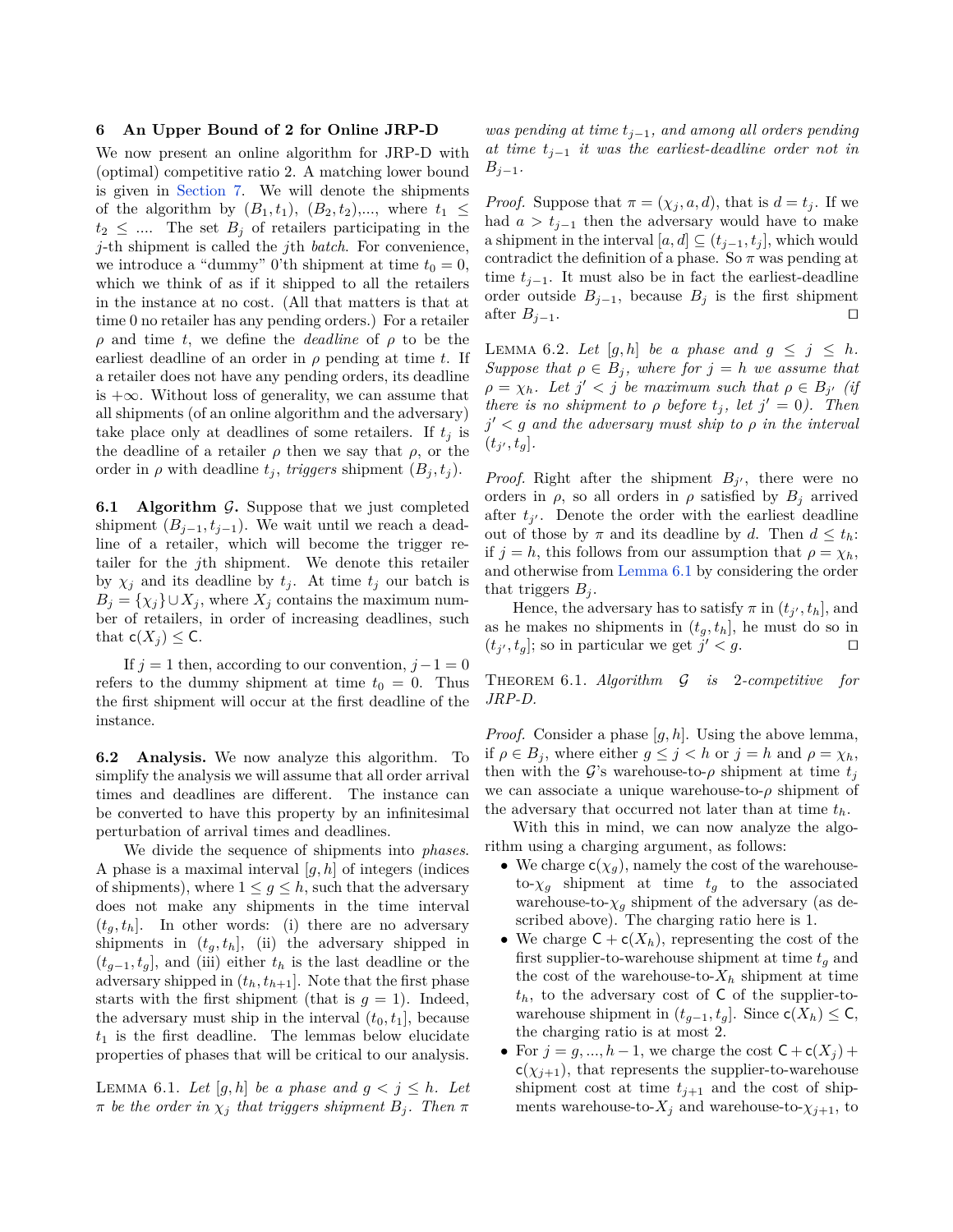$c(X_j)+c(X_{j+1}),$  namely the adversary's warehouseto-retailer shipment cost associated with the retailers in  $X_j \cup \{\chi_{j+1}\}.$  By the choice of  $X_j$  and [Lemma 6.1,](#page-10-0) we have  $c(X_j) + c(\chi_{j+1}) > C$ , so the charging ratio is at most 2.

In all cases the charging ratio is at most 2, and different charges are assigned to different portions of the adversary cost, which implies the competitive ratio of Algorithm  $\mathcal{G}$ .

### <span id="page-11-3"></span>**7 A Lower Bound of 2 for Online JRP-D**

In this section we show that no online algorithm for JRP-D can have competitive ratio smaller than 2, thus proving the optimality of the algorithm from the previous section.

Theorem 7.1. *Every deterministic online algorithm for JRP-D has competitive ratio at least* 2*.*

*Proof.* Similarly to the proof in [Section 5,](#page-8-1) we actually provide this lower bound for the restricted variant of JRP-D called *Single-Phase JRP-D*. In Single-Phase JRP-D, all orders arrive at time 0. The adversary can stop the game at any time  $\theta$  (the expiration time), unknown to the online algorithm. All orders not satisfied by time  $\theta$  incur no shipping cost. By an argument similar to the one given in [Section 5,](#page-8-1) any lower bound for Single-Phase JRP-D implies the same lower bound for JRP-D. (For JRP-D the argument in [Section 5](#page-8-1) has to be slightly refined; the details will be given in the full version of this paper.)

In our instance, the supplier-to-warehouse shipping cost is  $C = 1$ . We have  $N + 1$  retailers  $\rho_i$ ,  $i = 0, 1, ..., N$ , for some sufficiently large *N*. Retailer  $\rho_0$  has shipping cost  $c_{\rho_0} = 0$ , and each retailer  $\rho_i$ , for  $i > 0$ , has shipping cost  $c_{\rho_i} = 1$ . For each *i*, retailer  $\rho_i$  issues one order  $\pi_i$ at time 0 with deadline equal to *i*.

Let  $A$  be an online algorithm for JRP-D.  $A$  must ship to each  $\rho_i$  no later than at time *i*. Without loss of generality, A ships only at integer times, so as long as A ships to each retailer separately then each  $\rho_i$  will be shipped at time *i*. The adversary will stop the game as soon as  $\mathcal A$  ships to more than one retailer. If this does not happen, the game stops after the shipments to all retailers, that is right after time *N*.

We argue now that this forces the competitive ratio of  $A$  to be arbitrarily close to 2. If  $A$  ships to each retailer separately, it pays 1 for retailer 0 and 2 for each retailer  $\rho_i$ ,  $i \geq 1$ , for the total cost of  $2N + 1$ . The adversary can ship to all retailers at the beginning, paying  $N + 1$ . So the ratio approaches 2 with  $N \to \infty$ .

Suppose that at some time *k*, A ships to  $\rho_k$  and some other retailer, and let *k* be the first such *k*. Then A's cost is  $1+2(k-1)+3=2k+2$ . The adversary can ship to all retailers  $\rho_0, ..., \rho_k$  at the beginning, paying  $k+1$ . So the ratio is 2 also in this case.

# **8 Final Comments**

There are still significant gaps between the lower and upper bounds for the approximability of different variants of JRP. For JRP-D, we have APX-hardness [\[NS09,](#page-12-4) [BBC](#page-11-2)<sup>+</sup>13a] and an integrality gap of 1*.*245 [\[BBC](#page-11-2)<sup>+</sup>13a], while the best approximation ratio is  $1.574$  [\[BBC](#page-11-2)<sup>+</sup>13a]. Interestingly, JRP-L, which is the most common variant of JRP in the literature (in fact, JRP is frequently defined using linear waiting costs), is even less understood than JRP-D. The best upper bound is the same as for the general case, namely 1*.*791, shown in this paper, even though at this time not even an approximation scheme has been ruled out. Some progress on this problem was recently reported in [\[NS13\]](#page-12-9). The approximability of the online version of JRP-L also remains open.

It may be possible to use our approach to reduce the ratio for the general version of JRP to below 1*.*791 by modifying the 1*.*574-approximation algorithm for  $JRP-D$  in  $[BBC + 13a]$  $[BBC + 13a]$ , to obtain a parametrized bicriteria approximation that can be then optimized after combining it with Algorithms 2SRP and 1SRP. We leave this as a project for future work.

JRP can be naturally generalized to trees of arbitrary depth. This multi-level JRP problem with deadlines was studied by Bechetti *et al.* [\[BMSV](#page-12-1)<sup>+</sup>09], who provided a 2-approximation algorithm. (The objective function in  $[BMSV^+09]$  $[BMSV^+09]$  is different than ours, but their proof works for our model.) Khanna *et al.* [\[KNR02\]](#page-12-3) considered the case of linear waiting costs. Very recently, Lehilton Chaves (private communication) has shown that the general case can be reduced to the so-called multi-stage assembly problem, for which a 2-approximation algorithm was given by Levy *et al.* [\[LRS06\]](#page-12-5).

#### **References**

- <span id="page-11-1"></span>[AJR89] Esther Arkin, Dev Joneja, and Robin Roundy. Computational complexity of uncapacitated multiechelon production planning problems. *Operations Research Letters*, 8(2):61–66, 1989.
- <span id="page-11-2"></span>[BBC<sup>+</sup>13a] Marcin Bienkowski, Jaroslaw Byrka, Marek Chrobak, Neil Dobbs, Tomasz Nowicki, Maxim Sviridenko, Grzegorz Świrszcz, and Neal E. Young. Approximation algorithms for the joint replenishment problem with deadlines. In *Proc. of the 40th Int. Colloq. on Automata, Languages and Programming (ICALP)*, pages 135–147, 2013.
- <span id="page-11-0"></span>[BBC<sup>+</sup>13b] Marcin Bienkowski, Jaroslaw Byrka, Marek Chrobak, Łukasz Jeż, Jiří Sgall, and Grzegorz Sta-